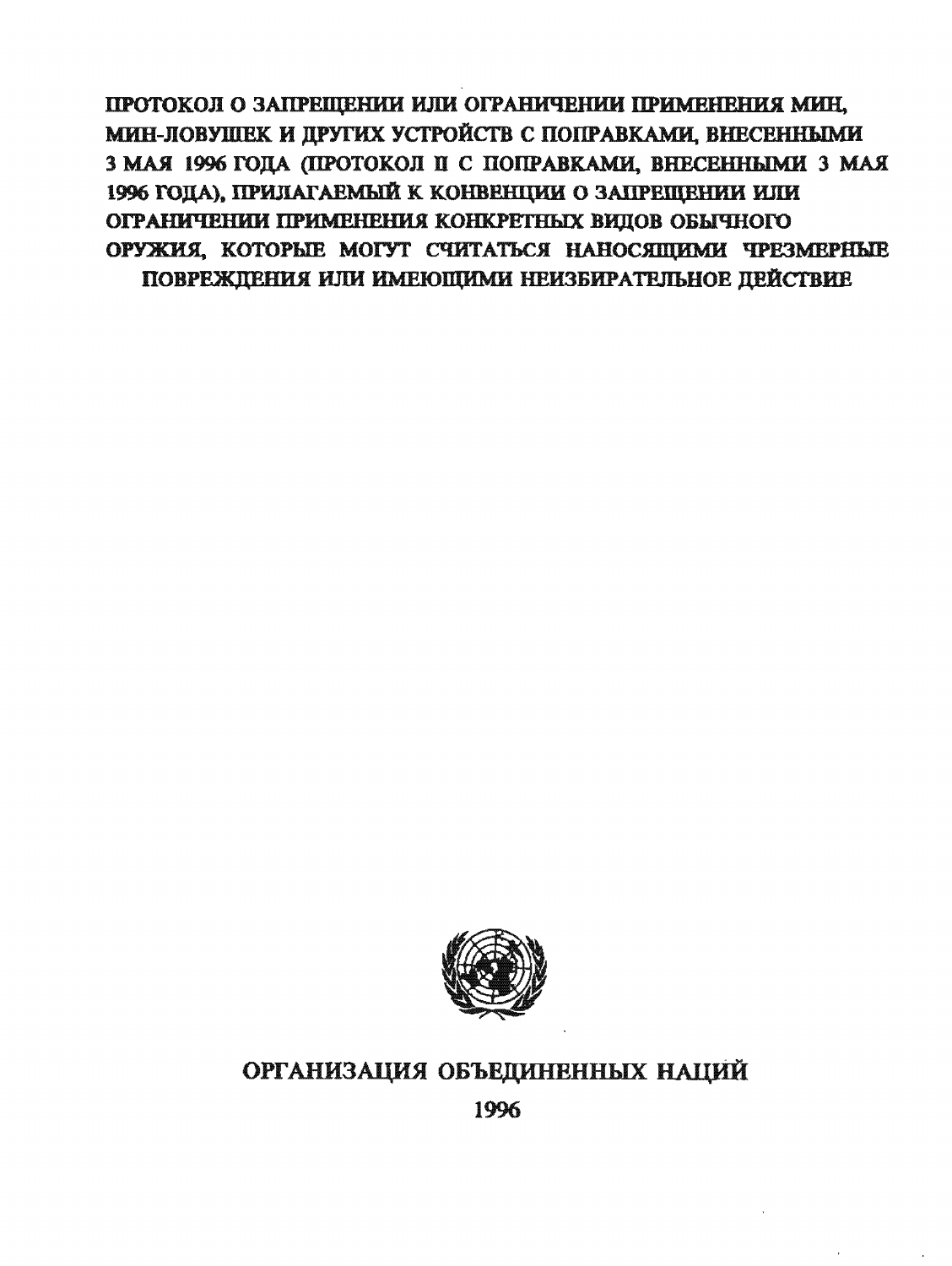$\mathcal{L}(\mathcal{L}^{\mathcal{L}})$  and  $\mathcal{L}(\mathcal{L}^{\mathcal{L}})$  and  $\mathcal{L}(\mathcal{L}^{\mathcal{L}})$ 

 $\label{eq:2.1} \begin{split} \mathcal{L}_{\text{max}}(\mathbf{r}) & = \frac{1}{2} \sum_{i=1}^{N} \mathcal{L}_{\text{max}}(\mathbf{r}) \mathcal{L}_{\text{max}}(\mathbf{r}) \\ & = \frac{1}{2} \sum_{i=1}^{N} \mathcal{L}_{\text{max}}(\mathbf{r}) \mathcal{L}_{\text{max}}(\mathbf{r}) \mathcal{L}_{\text{max}}(\mathbf{r}) \mathcal{L}_{\text{max}}(\mathbf{r}) \mathcal{L}_{\text{max}}(\mathbf{r}) \mathcal{L}_{\text{max}}(\mathbf{r}) \mathcal{L}_{\text{max}}(\mathbf$ 

 $\label{eq:2.1} \mathbf{A} = \left\{ \begin{array}{ll} \mathbf{A} & \mathbf{A} & \mathbf{A} \\ \mathbf{A} & \mathbf{A} & \mathbf{A} \\ \mathbf{A} & \mathbf{A} & \mathbf{A} \\ \mathbf{A} & \mathbf{A} & \mathbf{A} \\ \mathbf{A} & \mathbf{A} & \mathbf{A} \\ \mathbf{A} & \mathbf{A} & \mathbf{A} \\ \mathbf{A} & \mathbf{A} & \mathbf{A} \\ \mathbf{A} & \mathbf{A} & \mathbf{A} \\ \mathbf{A} & \mathbf{A} & \mathbf{A} \\ \mathbf{$ 

 $\label{eq:2.1} \mathcal{L}(\mathcal{L}^{\mathcal{L}}_{\mathcal{L}}(\mathcal{L}^{\mathcal{L}}_{\mathcal{L}})) \leq \mathcal{L}(\mathcal{L}^{\mathcal{L}}_{\mathcal{L}}(\mathcal{L}^{\mathcal{L}}_{\mathcal{L}})) \leq \mathcal{L}(\mathcal{L}^{\mathcal{L}}_{\mathcal{L}}(\mathcal{L}^{\mathcal{L}}_{\mathcal{L}}))$ 

 $\mathcal{L}(\mathcal{A})$  .

 $\mathcal{L}^{\text{max}}_{\text{max}}$  and  $\mathcal{L}^{\text{max}}_{\text{max}}$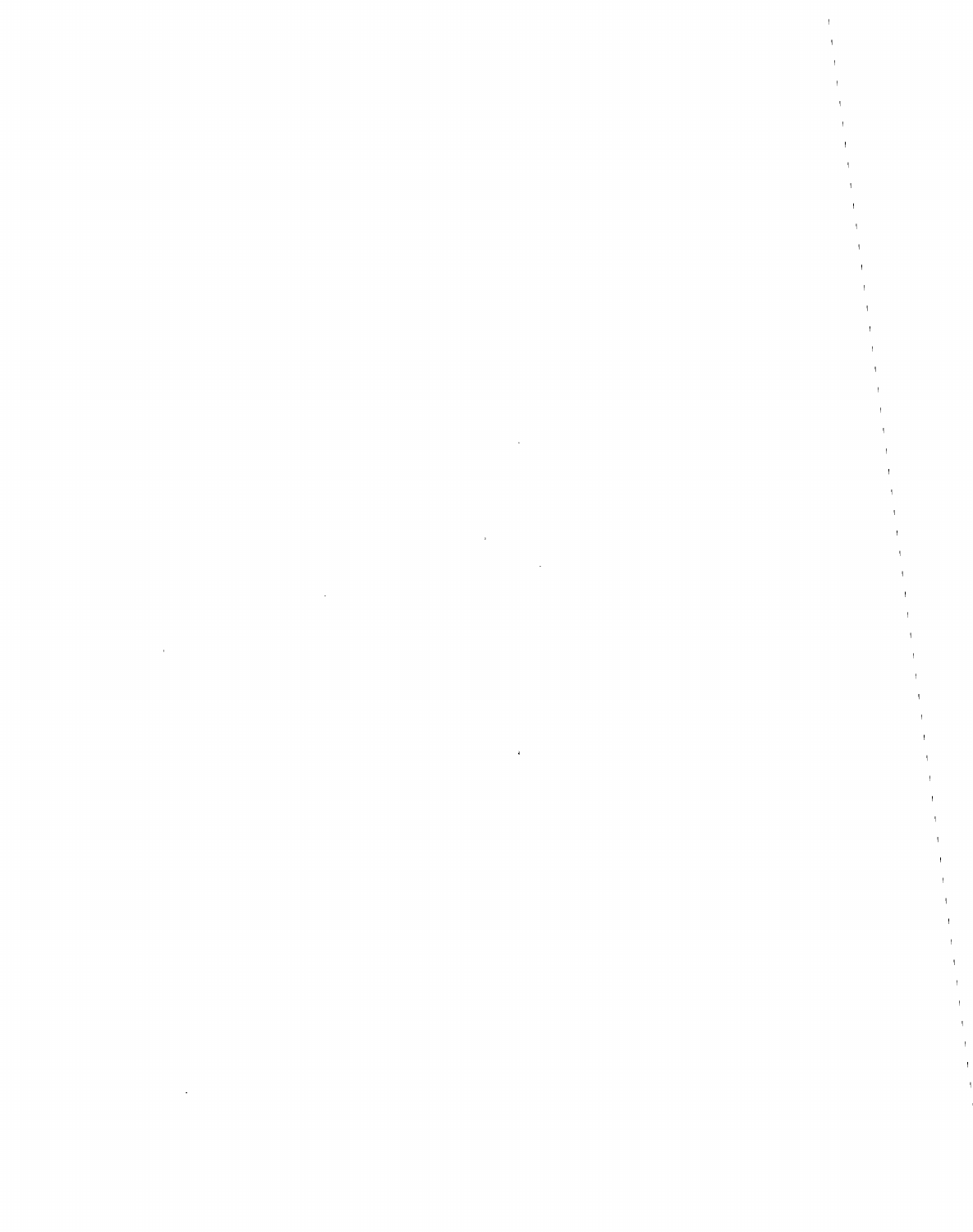ПРОТОКОЛ О ЗАПРЕШЕНИИ ИЛИ ОГРАНИЧЕНИИ ПРИМЕНЕНИЯ МИН. МИН-ЛОВУШЕК И ДРУГИХ УСТРОЙСТВ С ПОПРАВКАМИ, ВНЕСЕННЫМИ 3 МАЯ 1996 ГОДА (ПРОТОКОЛ II С ПОПРАВКАМИ, ВНЕСЕННЫМИ з МАЯ 1996 ГОПА). ПРИЛАГАЕМЫЙ К КОНВЕНЦИИ О ЗАПРЕШЕНИИ ИЛИ ОГРАНИЧЕНИИ ПРИМЕНЕНИЯ КОНКРЕТНЫХ ВИДОВ ОБЫЧНОГО ОРУЖИЯ. КОТОРЫЕ МОГУТ СЧИТАТЬСЯ НАНОСЯЩИМИ ЧРЕЗМЕРНЫЕ ПОВРЕЖДЕНИЯ ИЛИ ИМЕЮЩИМИ НЕИЗБИРАТЕЛЬНОЕ ДЕЙСТВИЕ

# СТАТЬЯ 1: ПРОТОКОЛ С ПОПРАВКАМИ

Настоящим вносятся поправки в Протокол о запрещении или ограничении применения мин, мин-повушек и других устройств (Протокол II), прилагаемый к Конвенции о запрещении или ограничении применения конкретных видов обычного оружия, которые могут считаться наносящими чрезмерные повреждения или имеющими неизбирательное пействие. Текст Протокола с поправками гласит слепующее:

> "Протокол о запрещении или ограничении применения мин. мин-понущек и других устройств с поправиами, внесенными 3 мая 1996 года (Протокол II с поправками, внесенными 3 мая 1996 года)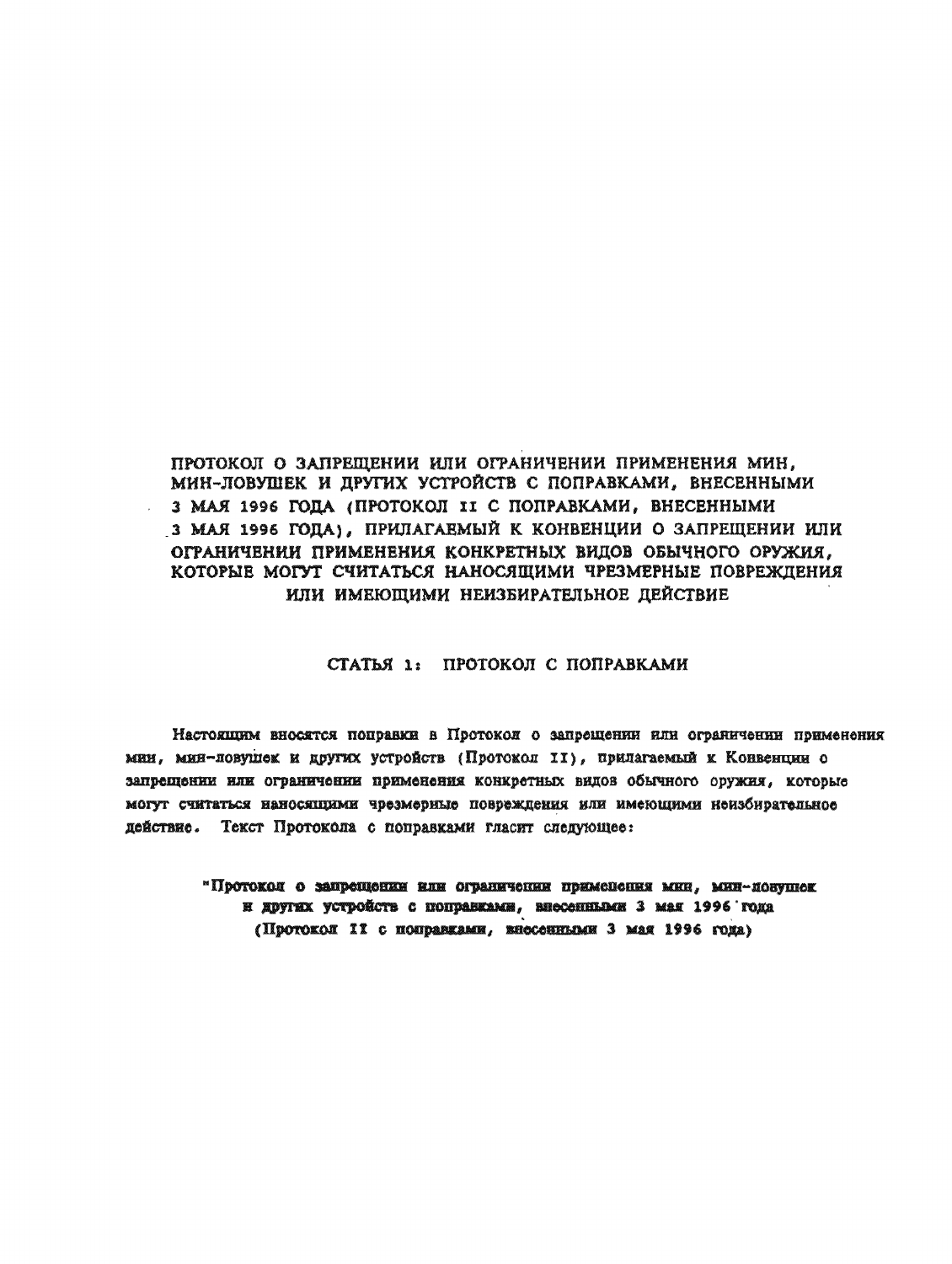# Статья 1

### Сфера применения

Настоящий Протокол касается применения на суще мин. мин-довушек и пругих  $\mathbf{1}$ . устройств, определение которых содержится в настоящем документе, в том числе мин. устанавливаемых с пелью воспрепятствовать преодолению прибрежных полос, водных путей или рек, но не относится к применению противокорабельных мин на море или на виутренних водных путях.

 $2.$ Настоящий Протокол применяется, помимо ситуаций, указанных в статье 1 настоящей Конвенции, к ситуациям, указанным в статье 3, общей для Женевских конвенций от Настоящий Протокол не применяется к случаям нарушения 12 августа 1949 года. внутреннего порядка и возникнования обстановки внутренней напряженности, таким, как беспорядки, отдельные и спорадические акты насилия и иные акты аналогичного характера, поскольку таковые не являются вооруженными конфликтами.

 $\overline{\mathbf{3}}$ . В случае вооруженных конфликтов, которые не носят международного характера и имеют место на территории одной из Высоких Договаривающихся Сторон, каждая сторона в конфликте обязана применять запрещения и ограничения настоящего Протокола.

4. Ничто в настоящем Протоколе не должно истолковываться как затрагивающее суверенитет государства или обязанность правительства всеми законными средствами поддерживать или восстанавливать правопорядок в государстве или защищать национальное единство и территориальную целостность государства.

 $5.$ Ничто в настоящем Протоколе не должно истолковываться как оправдание прямого или косвенного вмешательства по какой бы то ни было причине в вооруженный конфликт или во внутренние или внешиие дела Высокой Договаривающейся Стороны, на территории которой происходит этот конфликт.

6. Применение положений настоящего Протокола к сторонам в конфликте, которые не являются Высокими Договаривающимися Сторонами, принявшими настоящий Протокол, ни прямо, ни косвенно не изменяет их юридический статус или юридический статус спорной территории.

# Статья 2

# Определения

Для цели настоящего Протокола:

"Мина" означает боеприпас, устанавливаемый под землей, на земле или вблизи  $\mathbf{1}$ . земли или другой поверхности и предназначенный для взрыва от присутствия, близости или контакта человека или транспортного средства.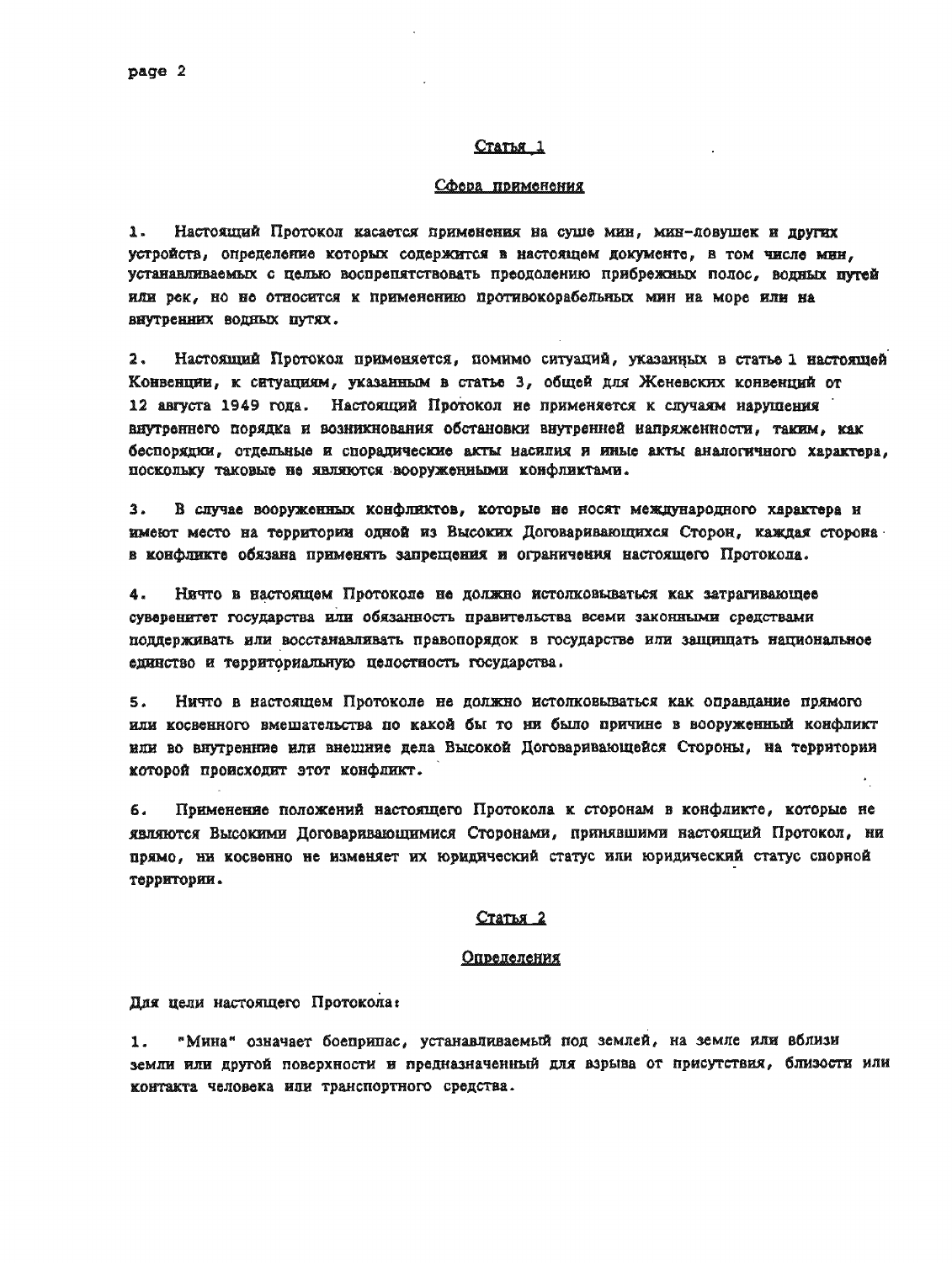$2.$ "Дистанционно устанавливаемая мина" означает мину, устанавливаемую не непосредственно, а с помощью артиллерии, ракет, реактивных установок, минометов или аналогичных средств или сбрасываемую с летательного аппарата. Мины, устанавливаемые с системы наземного базирования с расстояния менее чем 500 м, не рассматриваются как "дистанционно устанавливаемые" при условии, что они применяются согласно статье 5 и другим соответствующим статьям настоящего Протокола.

"Противопехотная мина" означает мину, которая предназначена главным образом для з. взрыва от присутствия, близости или контакта человека и которая обеспечивает вывод из строя, нанесение повреждения или смертельное поражение одного или нескольких человек.

"Мина-ловушка" означает любое устройство или материал, которые спроектнрованы, 4. сконструированы или приспособлены для того, чтобы убивать или наносить повреждения, и которые срабатывают неожиданно, когда человек прикасается или приближается к кажущемуся безвредным предмету или совершает действие, кажущееся безопасным.

"Другие устройства" означают устанавливаемые вручную боеприпасы и устройства,  $5.$ вкиючая самодельные взрывные устройства, которые предназначены для того, чтобы убивать, наносить повреждения или ущерб, и которые приводятся в действие вручную, посредством дистанционного управления или автоматически по истечении определенного проможутка времени.

"Военный объект" означает в той мере, в какой это касается объектов, любой 6. объект, который в силу своего характера, местоположения, предназначения или использования вносит эффективный вклад в военные действия и полное или частичное разрушение, захват или нейтрализация которого при существующих в данный момент обстоятельствах дает явное военное преимущество.

7. "Гражданскими объектами" являются все объекты, которые не являются военными объектами, как они определены в пункте 6 настоящей статьи.

8. "Минное поле" представляет собой определенный район, в котором установлены "минный район" является районом, который опасен из-за наличия мнн. мины. а "Ложное минное поле" означает свободный от мин район, имитирующий минное поле. Термин "минное поле" включает пожные минные поля.

 $9.$ "Регистрация" означает операцию материального, административного и технического порядка, предназначенную для сбора в целях регистрации в официальных документах всей наличной информации, облегчающей установление местоположения минных полей, минных районов, мин, мин-повушек и других устройств.

10. "Механизм самоуничтожения" означает автоматически функционирующий встроенный или прикрепленный извне механизм, который обеспечивает уничтожение боеприпаса, в который он встроен или к которому он прикреплен.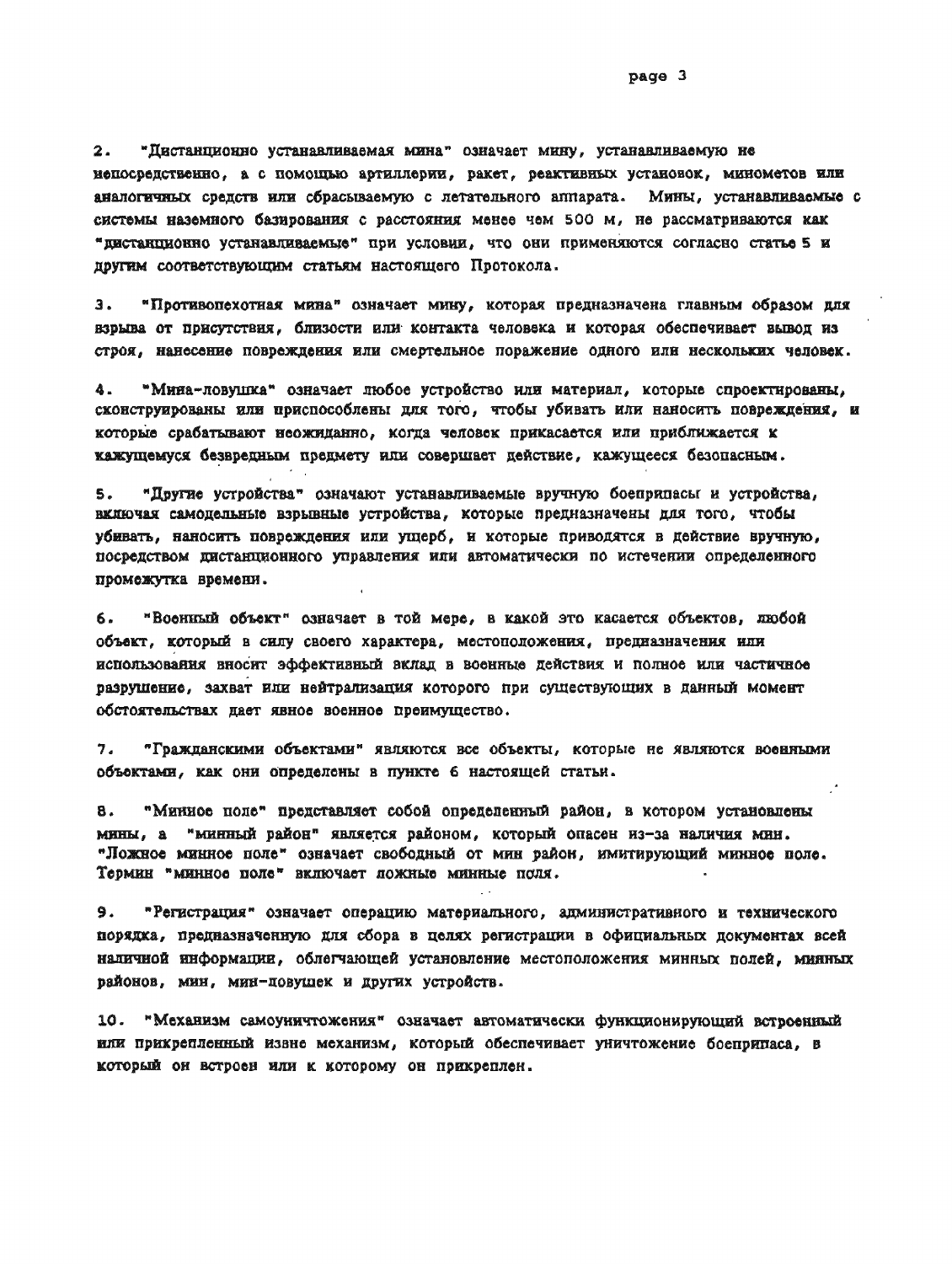11. "Механизм самонейтрализации" означает автоматически функционирующий встроенный механизм, приводящий в неработоспособное состояние боеприпас, в который он встроен.

 $12.$ "Самодеактивация" означает автоматическое приведение боеприпаса в неработоспособное состояние посредством необратимого истощения компонента, например батареи, который имеет существенное значение для действия боеприпаса.

13. "Дистанционное управление" означает управление при помощи команд, передаваемых на расстоянии.

 $14.$ "Элемент неизвлекаемости" означает предназначенное для защиты мины устройство, которое является ее частью, соединено или прикреплено к ней или установлено под миной и которое приводится в действие при попытке извлечь мину.

15. "Передача" предполагает, помимо физического ввоза мин на национальную территорию или вывоза их с нее, передачу прав собственности в отношении мин и контроля над ними, но не включает передачу территории с установленными на ней минами.

### Статья 3

# Общие ограничения на применение мин. мин-ловушек и других устройств

1. Настоящая статья применяется к:

- a) MMHaM:
- b) минам-ловушкам; и
- другам устройствам. C)

 $2.$ Каждая Высокая Договаривающаяся Сторона или сторона в конфликте, в соответствии с положениями настоящего Протокола, отвечает за все мины, мины-ловушки и другие устройства, которые она применяет, и обязуется разминировать, ликвидировать, уничтожать или содержать их, как указано в статье 10 настоящего Протокола.

 $\ddot{ }$ Запрещается при всех обстоятельствах применять любую мину, мину-ловушку или другое устройство, предназначенное для того, чтобы причинить, или способное причинить чрезмерные повреждения или ненужные страдания.

Оружие, к которому применяется настоящая статья, должно строго соответствовать 4. спецификациям и ограничениям, указанным в Техническом приложении в отношении каждой конкретной категории.

ż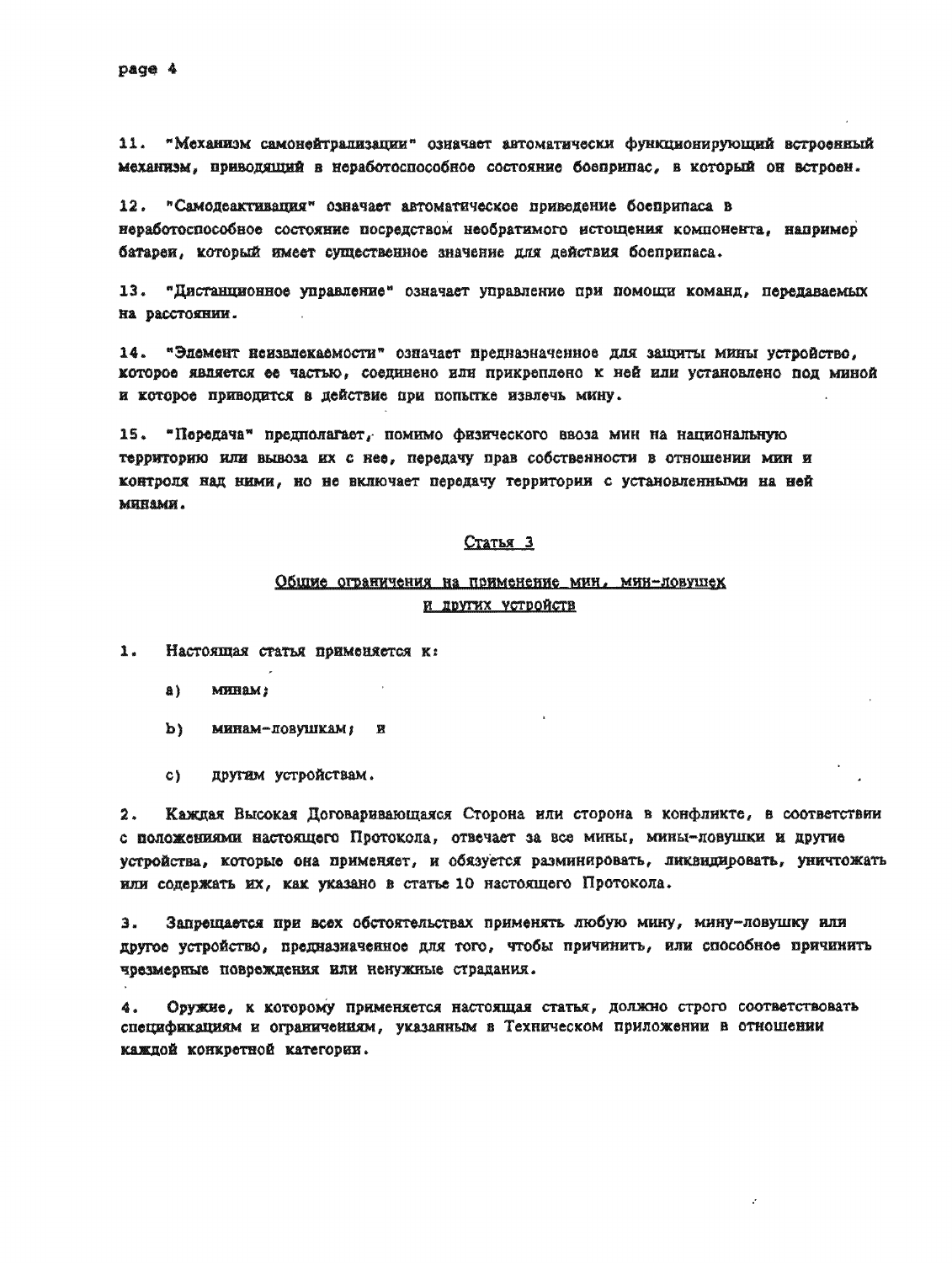5. Запрещается применять мины, мины-ловушки или другие устройства, в которых используются механизм или устройство, специально спроектированные таким образом, чтобы боеприпас взрывался от присутствия общедоступных миноискателей в результате их Магнитного или иного неконтактного влияния при нормальном использовании в ходе операций по обнаружению.

Запрещается применять самодеактивирующиеся мины, оснащенные элементом 6. неизвлекаемости, спроектированным таким образом, что этот элемент неизвлекаемости был способен функционировать после того, как мина утратила способность к функционированию.

Запрещается при всех обстоятельствах обращать оружие, к которому применяется 7. настоящая статья, будь то в случае нападения, обороны или в порядке репрессалий, против гражданского населения как такового или против отдельных гражданских лиц или гражданских объектов.

8. Запрещается неизбирательное применение оружия, к которому применяется настоящая Неизбирательным применением является любая установка такого оружня: CTATLE.

a) которая производится не на военном объекте или не направлена против него. В случае сомнения относительно того, используется ли объект, обычно предназиаченный ппя гражданских целей, например место отправления культа, жилой дом или иное жилое помещение или школа, для внесения эффективного вклада в военные действия, предполагается, что этот объект не используется таким образом;

которая осуществляется способом или средством доставки, не позволяющим **b**) направленное действие по конкретному военному объекту: или

которая, как можно ожидать, причинит случайные потери жизни среди C) гражданского населения, нанесение повреждений гражданским лицам или ущерб гражданским объектам, или то и другое вместе, которые были бы чрезмерны по отношению к ожидаемому конкретному и непосредственному военному преимуществу.

9. Несколько четко разделенных и обособленных военных объектов, расположенных в городе, поселке, деревне или другом районе с аналогичным сосредоточением гражданских лиц или гражданских объектов, не должны рассматриваться как одиночный военный объект.

10. Принимаются все возможные меры предосторожности для защиты гражданских лиц от воздействия оружия, к которому применяется настоящая статья. Возможные меры предосторожности означают такие меры предосторожности, какие являются практически осуществимыми или практически возможными с учетом всех существующих в данный момент обстоятельств, включая гуманитарные и военные соображения. Эти обстоятельства включают в себя следующее, но не исчерпываются им: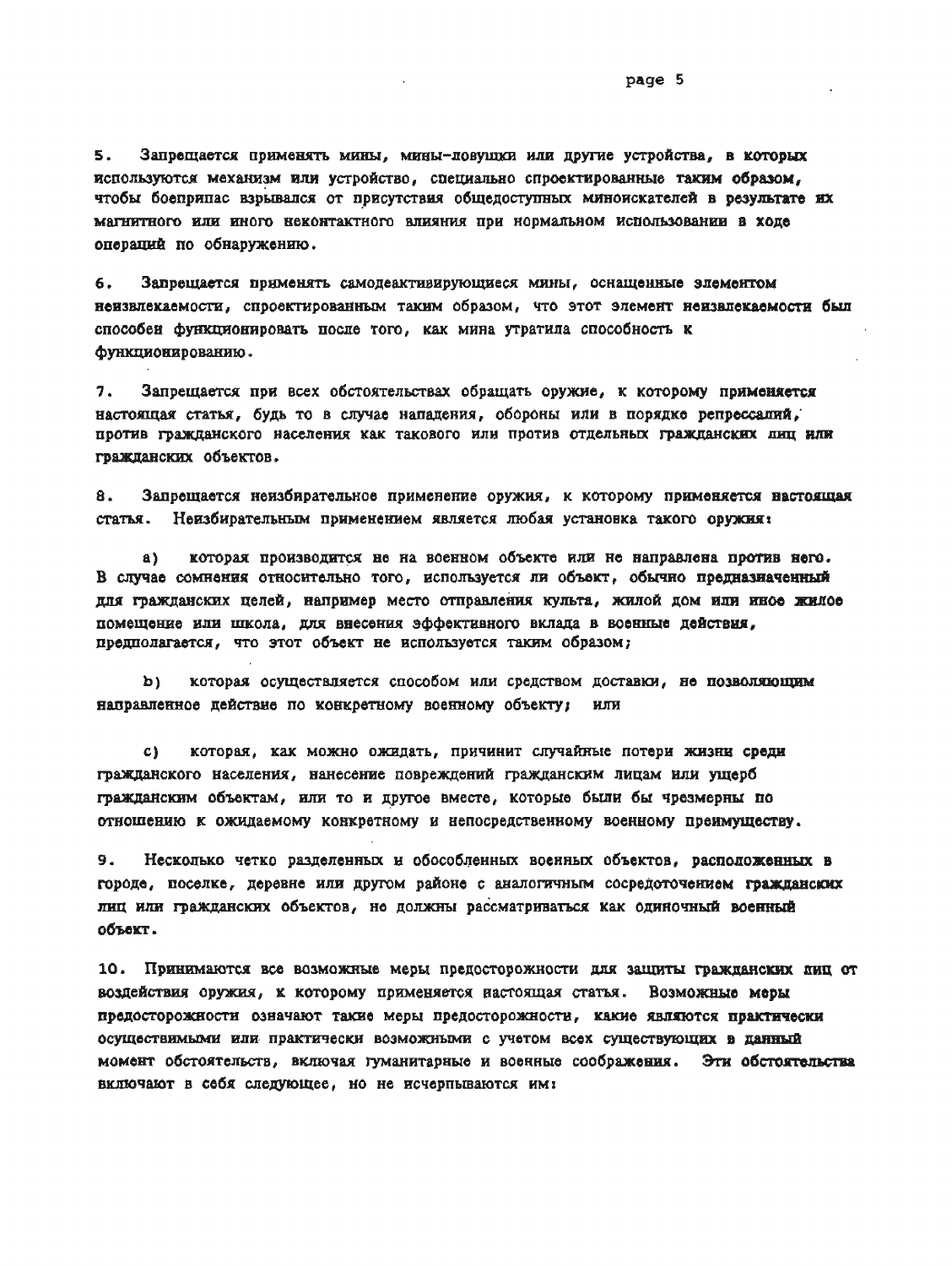краткосрочное и долгосрочное воздействие мин на местное гражданское a) население в период действия минного поля;

возможные меры по защите гражданских лиц (например, ограждения, знаки, b) оповещение и наблюдение) ;

C) наличие и осуществимость применения альтернативных систем; и

d) краткосрочные и долгосрочные военные требования к минному полю.

11. О любой установке мин, мин-ловушек и других устройств, которые могут затронуть гражданское население, производится эффективное заблаговременное оповещение, за исключением случаев, когда это не позволяют сделать обстоятельства.

#### Статья 4

# Ограничения на применение противопехотных мин

Запрещается применять противопехотные мины, которые не являются обнаруживаемыми, как это указано в пункте 2 Технического приложения.

### <u>Статья 5</u>

# Ограничения на применение противопехотных мин, не являющихся дистанционно устанавливаемыми минами

1. Настоящая статья применяется к противопехотным минам, не являющимся дистанционно устанавливаемыми минами.

Запрещается применять оружие, к которому применяется настоящая статья и которое  $2.$ не соответствует положениям по самоуничтожению и самодеактивации, изложенным в Техническом приложении, за исключением случаев, когда:

такое оружне устанавливается в пределах района с промаркированным a) периметром, который подвергается наблюдению со стороны военного персонала и защищается ограждением или иными средствами, с тем чтобы обеспечить эффективное недопущение гражданских лиц в район. Маркировка должна быть отчетливой и устойчивой и должна по крайней мере быть видимой человеку, который намеревается проникнуть в район с промаркированным периметром; и

такое оружие разминируется до оставления района, если такой район не b) переходит к войскам другого государства, которые принимают ответственность за сохранение защитных средств, требуемых настоящей статьей, и последующее разминирование этого оружия.

 $\lambda$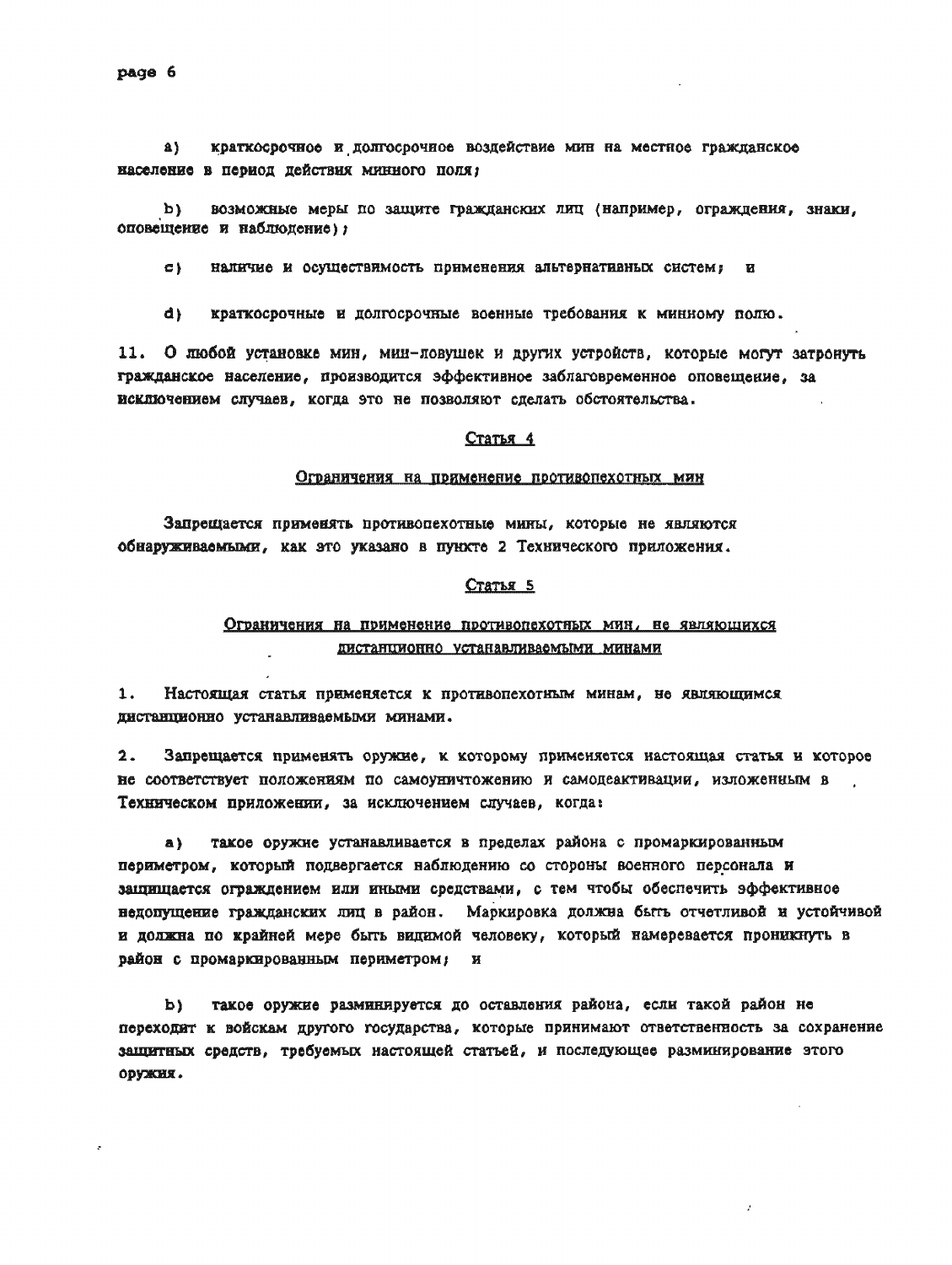$3.$ Сторона в конфинкте освобождается от дальнейшего соблюдения положений подпунктов 2 а) и 2 b) настоящей статьи только в том случае, если такое соблюдение неосуществимо из-за вынужденной утраты контроля над районом в результате военных действий противника, включая ситуации, когда прямые военные действия противника делают невозможным такое соблюдение. Если такая сторона восстанавливает контроль над районом, она возобновляет соблюдение положений подпунктов 2 а) и 2 b) настоящей CTATLE.

Есяи войска стороны в конфликте восстанавливают контроль над районом, где Δ. установлено оружие, к которому применяется настоящая статья, такие войска в максимально осуществимой степени сохраняют и, при необходимости, устанавливают защитные средства, требуемые настоящей статьей, до тех пор, пока такое оружие не будет разминировано.

5. Принимаются все осуществимые меры для предотвращения несанкционированного удаления. стирания, уничтожения или сокрытия любого устройства, системы или материала, используемых для создания периметра района с промаркированным периметром.

Оружие, к которому применяется настоящая статья, которое имеет горизонтальный 6. угол разлета осколков менее 90 градусов и которое устанавливается на земле или над землей, может применяться без осуществления мер, предусмотренных в подпункте 2 а) настоящей статьи, максимум в течение 72 часов, еслия

 $a$ оно расположено в непосредственной близости от военного подразделения, которое его установило; и

район подвергается наблюдению со стороны военного персонала, с тем чтобы b) обеспечить эффективное недопущение гражданских лиц.

### CTatha<sub>6</sub>

# Ограничения на применение дистанционно устанавливаемых мин

 $1.$ Запрещается применять дистанционно устанавливаемые мины, если они не зарегистрированы в соответствии с подпунктом 1 b) Технического приложения.

 $2.$ Запрешается применять дистанционно устанавливаемые противопехотные мины. которые не соответствуют положениям о самоуничтожении и самодеактивации, содержащимся в Техническом приложении.

 $3.$ Запрещается применять дистанционно устанавливаемые мины, не являющиеся противопехотными минами, если они, в той степени, в какой это осуществимо, не оснащены эффективным механизмом самоуничтожения или самонейтрализации и не имеют резервного элемента самодеактивации, спроектированного таким образом, чтобы мина уже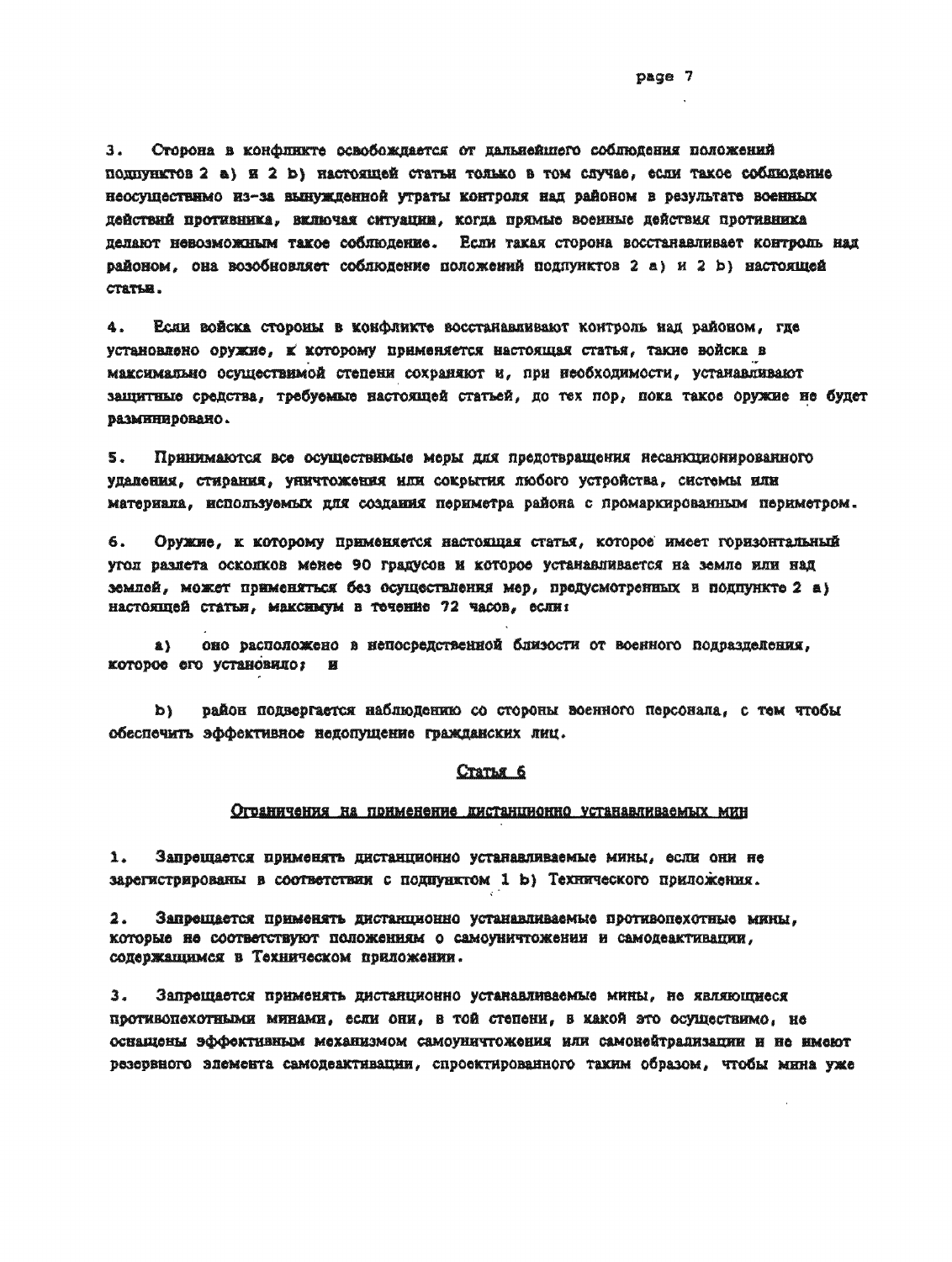не функционировала как мина, когда такая мина больше не служит военной цели, для которой она была установлена.

 $\ddot{\bullet}$ О любой установке или сбрасывании дистанционно устанавливаемых мин, которые могут затронуть гражданское население, производится эффективное заблаговременное оповещение, за исключением случаев, когда это не позволяют сделать обстоятельства.

### $Cra<sub>TS</sub>$   $2$

# Запрещения в отношении применения мин-ловушек **H ILDYTHX VCTDOÄCTB**

 $\mathbf{1}$ . Без ущерба для норм международного права, применимых в вооруженных конфликтах и касающихся веропомства и коварства, запрещается при всех обстоятельствах применять мины-довушки и другие устройства, которые каким-либо образом соединены или ассоцинруются с:

международно признанными защитными эмблемами, знаками или сигналами; **a**)

больными, ранеными или мертвыми; b) and the set of the set of the set of the set of the set of the set of the set of the set of the set of the <br>set of the set of the set of the set of the set of the set of the set of the set of the set of the set of the<br>s

C) местами захоронения или кремации либо могилами;

медицинскими объектами, медицинским оборудованием, медицинским d) имуществом или санитарным транспортом;

детскими игрушками или другими переносными предметами или продуктами,  $\bullet$ специально предназначенными для кормления, обеспечения здоровья, гигиены или используемыми как предметы одежды или обучения детей;

£) продуктами питания или напитками;

кухонной утварью или принадлежностями, за исключением находящихся в g) военных учреждениях, воинских расположениях или на военных складах;

предметами явно религиозного характера; h)

 $\mathbf{1}$ историческими памятниками, произведениями искусства или местами отправления культа, которые составляют культурное или духовное наследие народов; или

 $\mathbf{1}$ животными или их трупами.

Запрещается применять мины-ловушки или другие устройства в форме кажущихся  $\mathbf{2}$  . безвредными переносных предметов, которые специально спроектированы и сконструированы для того, чтобы содержать взрывчатый материал.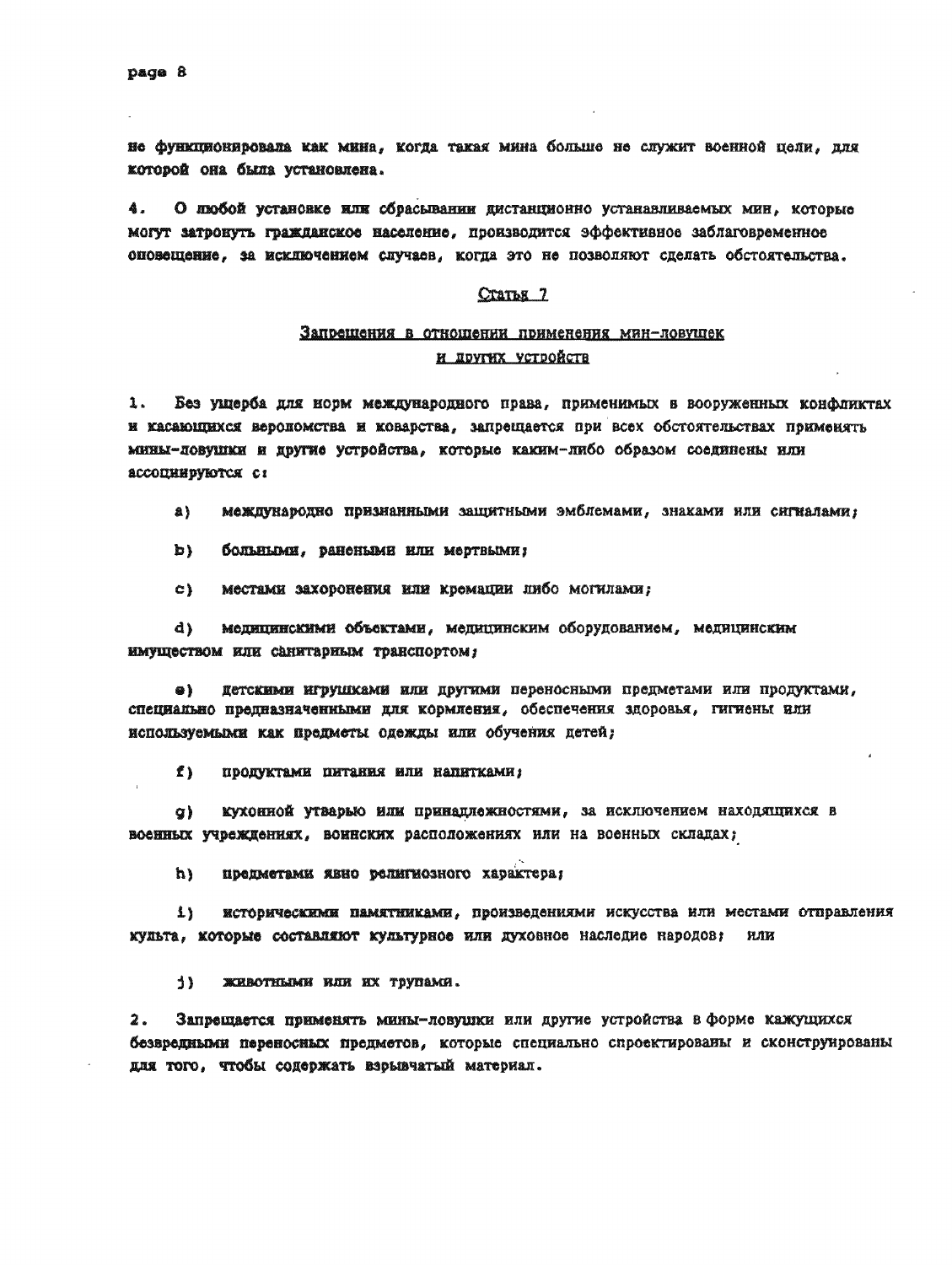3. Без ущерба дия положений статьи 3 запрещается применять оружие, к которому применяется настоящая статья, в любом городе, поселке, деревне или другом районе с аналогичным сосредоточением гражданских лиц, в которых не ведется или не предвидится неминуемых боевых действий между сухопутными войсками, за исключением тех случаев, когда либо:

оно размещается на военном объекте или в непосредственной близости от a) военного объекта; тибо

принимаются меры для защиты гражданских лиц от его воздействия, например b) выставляются караульные посты, производится оповещение или устанавливаются ограждения.

### Статья 8

# Перепачи

В интересах утверждения целей настоящего Протокола каждая Высокая  $1.$ Договаривающаяся Сторона:

обязуется не передавать никакую мину, применение которой запрещается a) настоящим Протоколом;

b) обязуется не передавать никакую мину никакому получателю, помимо государства или государственного учреждения, уполномоченного получать такие передачи;

 $c<sub>1</sub>$ обязуется проявлять сдержанность при передаче любой мины, применение которой ограничивается настоящим Протоколом. В частности, каждая Высокая Договаривающаяся Сторона обязуется не передавать никаких противопехотных мин государствам, не связанным настоящим Протоколом, если только получающее государство не соглашается применять настоящий Протокол: и

đ١ обязуется обеспечивать, чтобы любая передача в соответствии с настоящей статьей совершалась при полном соблюдении как передающим, так и получающим государством соответствующих положений настоящего Протокола и применимых норм международного гуманитарного права.

 $2.$ В случае, если Высокая Договаривающаяся Сторона заявляет, что она откладывает соблюдение конкретных положений относительно применения определенных мин, как это предусмотрено в Техническом приложении, к таким минам, однако, применяется подпункт 1 а) настоящей статьи.

Э. Все Высокие Договаривающиеся Стороны до вступления в силу настоящего Протокола будут воздерживаться от любых действий, которые были бы несовместнмы с подпунктом 1 а) настоящей статьи.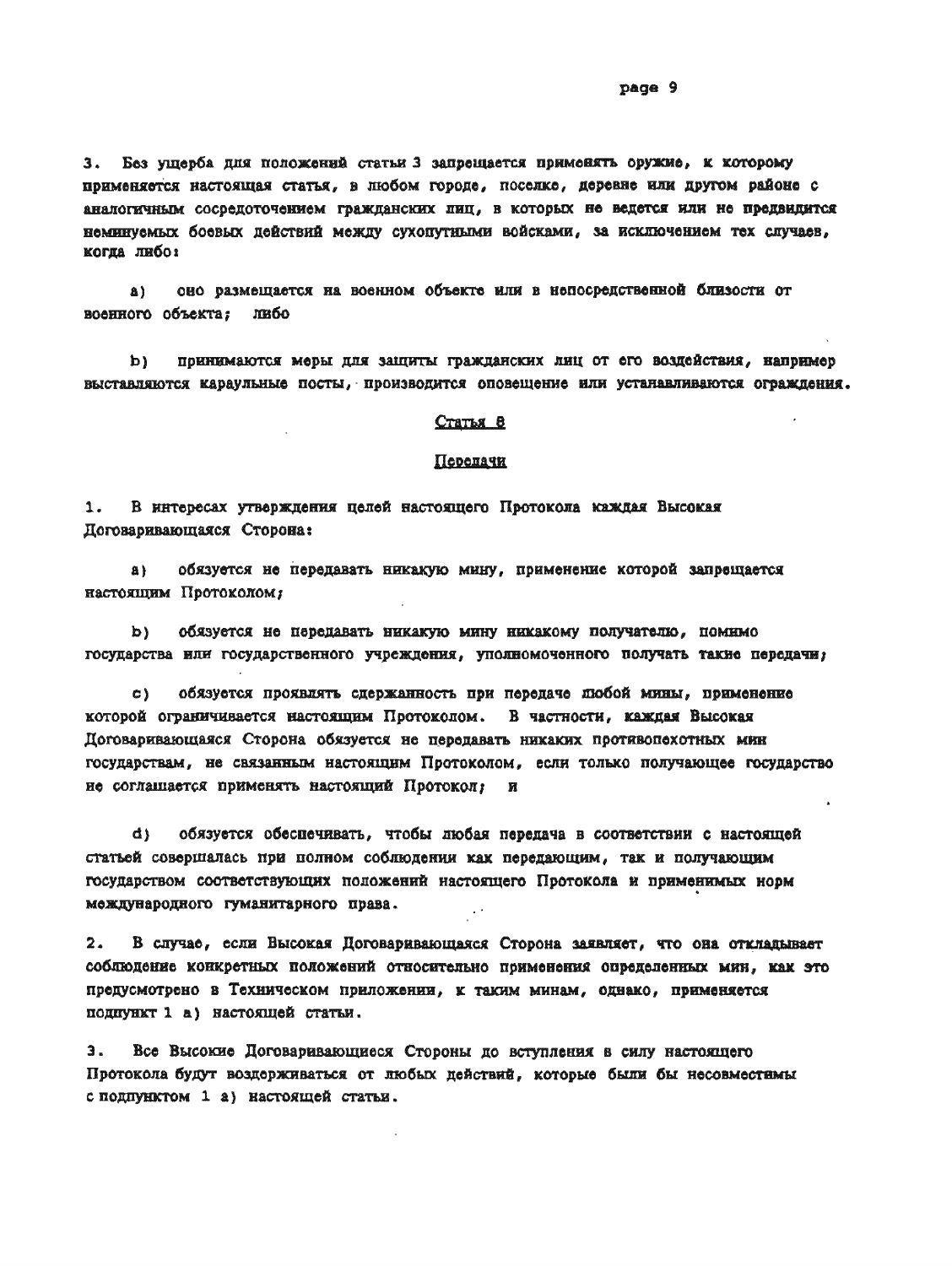# Статья 9

# Регистрация и использование информации о минных полях. минных районах. МИНАХ, МИНАХ-ЛОВУШКАХ И ДВУГИХ УСТВОЙСТВАХ

Вся информация, касающаяся минных полей, минных районов, мин, мин-ловушек и  $1.$ других устройств, регистрируется в соответствии с положениями Технического приложения.

 $2.$ Все такие регистрационные документы сохраняются сторонами в конфликте, которые безотлагательно после прекращения активных военных действий принимают все необходимые и соответствующие меры, включая использование такой информации, для защиты гражданских лиц от воздействия минных полей, минных районов, мин, мин-ловушек и других устройств в районах, находящихся под их контролем.

В то же время они также предоставляют другой стороне или сторонам в конфликте и Генеральному секретарю Организации Объединенных Наций всю имеющуюся в их распоряжении такую информацию, касающуюся минных полей, минных районов, мин, мин-ловушек и других устройств, установленных ими в районах, которые более не находятся под их контролем, однако, при условии взаимности, когда войска стороны в конфликте находятся на территории противной стороны, любая сторона может не давать такую информацию Генеральному секретарю и другой стороне в той мере, в какой такого непредоставления требуют интересы безопасности, до тех пор, пока никакая из сторон уже не будет находиться на территории другой стороны. В последнем случае непредоставленная информация разглашается, как только это позволят интересы безопасности. Всякий раз. когда это возможно, стороны в конфликте стремятся, по взаимному согласию, обеспечить разглашение этой информации как можно скорее таким образом, чтобы это было совместимо с интересами безопасности каждой стороны.

Настоящая статья не наносит ущерба положениям статей 10 и 12 настоящего 3. Протокола.

# Статья 10

# <u>Ликвидация минных полей, минных районов, мин, мин-ловушек</u> и других устройств и международное сотрудничество

Безотлагательно после прекращения активных военных действий все минные поля,  $\mathbf{1}$ . минные районы, мины, мины-ловушки и другие устройства разминируются, янквипируются, уничтожаются или содержатся в соответствии со статьей 3 и пунктом 2 статьи 5 настоящего Протокола.

Высокие Поговаривающиеся Стороны и стороны в конфликте несут такую  $2.$ ответственность в отношении минных полей, минных районов, мин, мин-ловушек и других устройств в районах, находящихся под их контролем.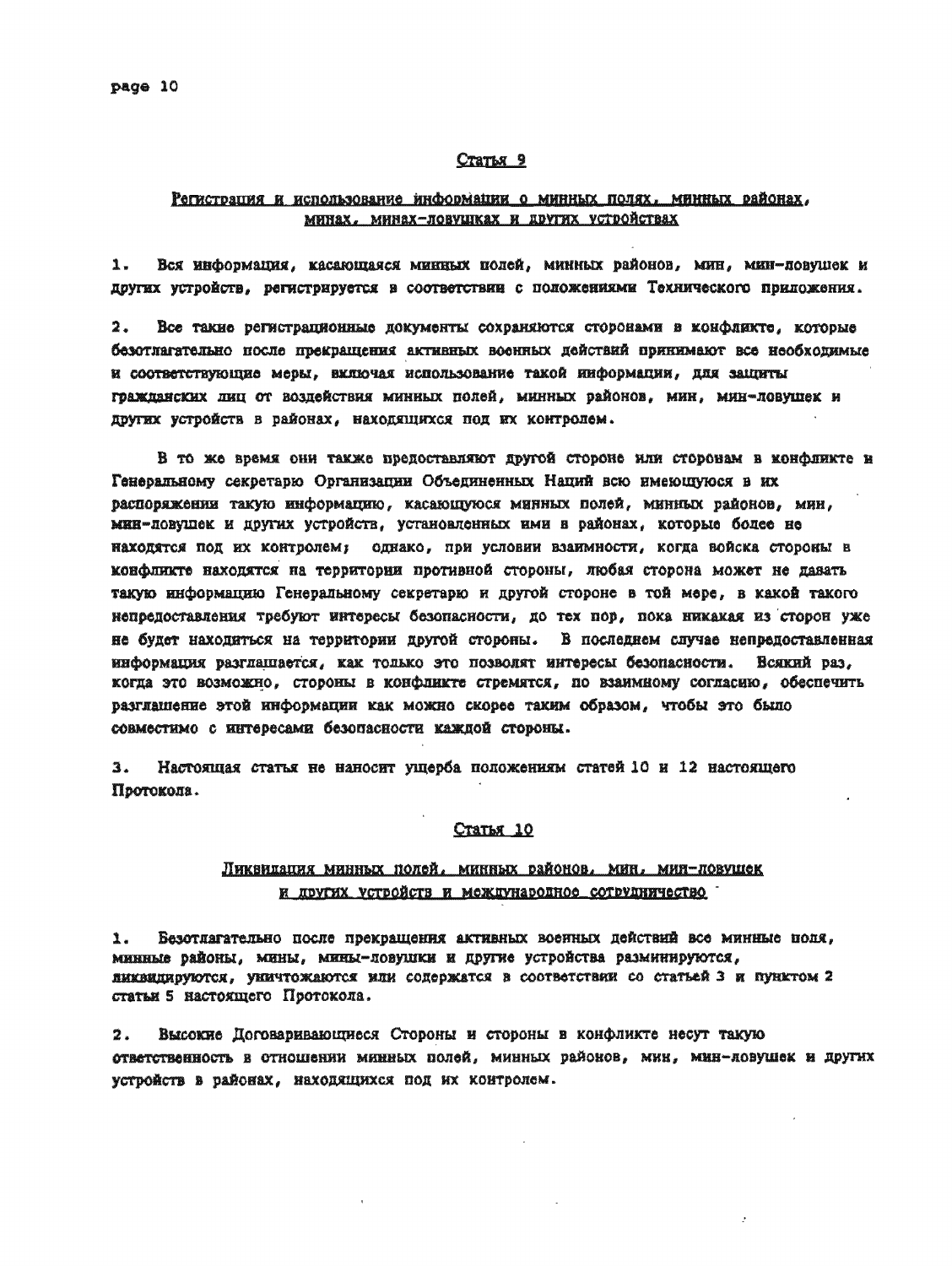В отношении минных полей, минных районов, мян, мин-ловушек и других  $3.$ устройств, установленных стороной в районах, над которыми она более не осуществляет контроля, такая сторона предусматривает предоставление стороне, осуществляющей контроль над районом, согласно пункту 2 настоящей статьи, насколько это разрешается такой стороной, технической и материальной помощи, необходимой для выполнения такой обязанности.

4. Всякий раз, когда это необходимо, стороны стремятся достичь согласия как между собой, так и, где это уместно, с другими государствами и международными организациями о предоставлении технической и материальной помощи, - включая, в соответствующих обстоятельствах, проведение совместных операций, - необходимой для выполнения таких обязанностей.

# Статья 11

### Технологическое сотрудничество и помощь

Каждая Высокая Договаривающаяся Сторона обязуется способствовать как можно более  $1.$ полному обмену оборудованием, материалами и научно-технической информацией относительно осуществления настоящего Протокола и средств разминирования и имеет право участвовать в таком обмене. В частности, Высокие Договаривающиеся Стороны не устанавливают ненациежащих ограничений на предоставление оборудования цля разминирования и соответствующей технологической информации в гуманитарных целях.

Каждая Высокая Договаривающаяся Сторона обязуется предоставлять информацию в  $2.$ базу данных о разминировании, учреждаемую в рамках системы Организации Объединенных Наций, особенно информацию, касающуюся различных средств и технологий разминирования, а также списки экспертов, экспертных учреждений или национальных контактных органов по разминированию.

Каждая Высокая Договаривающаяся Сторона, которая в состоянии делать это,  $\overline{3}$ . предоставляет помощь в целях разминирования через систему Организации Объединенных Наций, другие международные срганы или на двусторонней основе или вносит взнос в Целевой фонд добровольных взносов Организации Объединенных Наций на оказание помощи в разминировании.

4. Просьбы Высоких Договаривающихся Сторон о помощи, подкрепленные соответствующей информацией, могут представляться Организации Объединенных Наций, другим соответствующим органам или другим государствам. Эти просьбы могут представляться Генеральному секретарю Организации Объединенных Наций, который передает их всем Высоким Договаривающимся Сторонам и соответствующим международным организациям.

В случае просьб к Организации Объединенных Наций Генеральный секретарь  $S<sub>1</sub>$ Организации Объединенных Наций в рамках ресурсов, имеющихся у Генерального сокретаря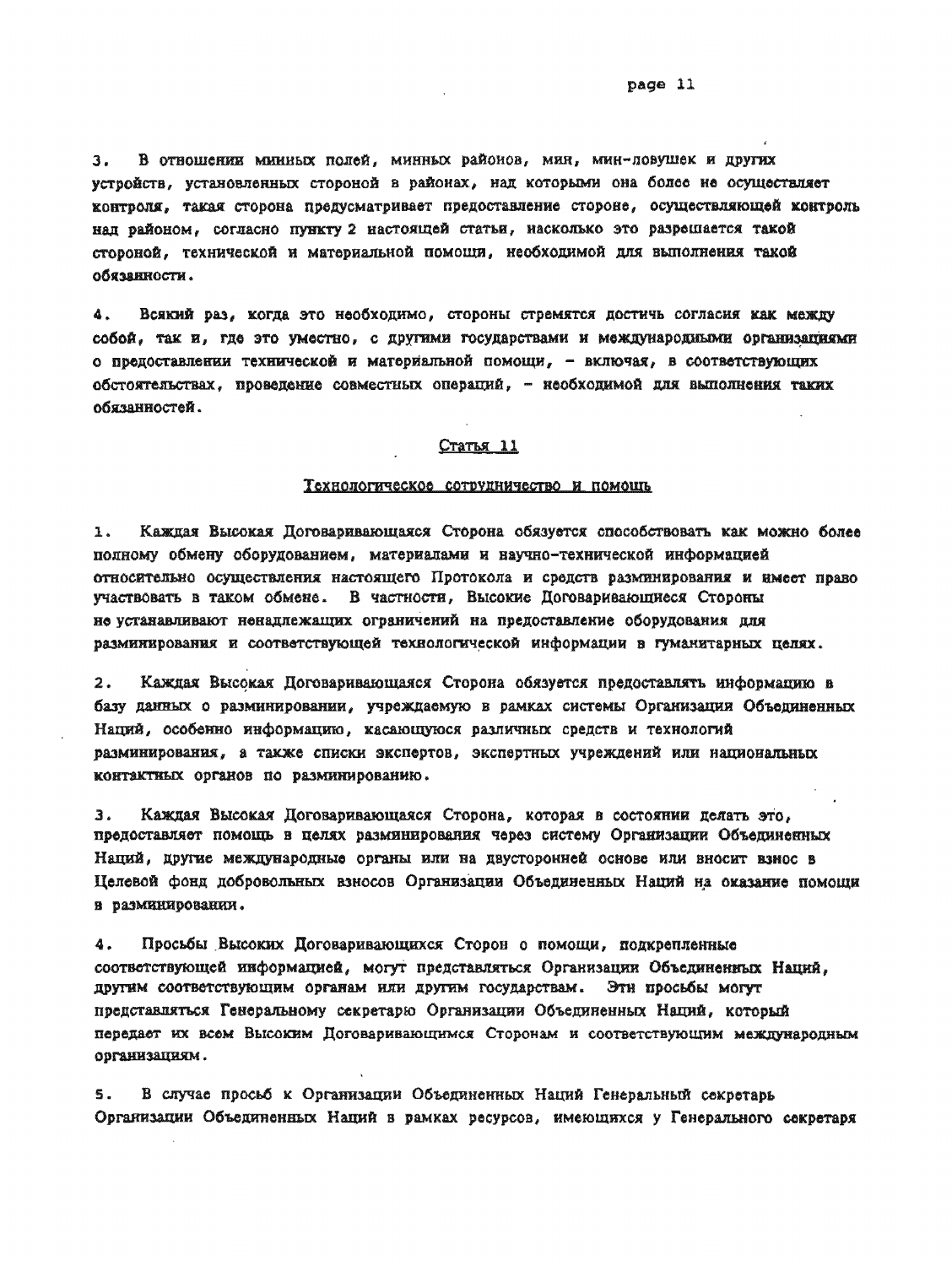Организации Объединенных Наций, может предпринимать соответствующие шаги, с тем чтобы оценить ситуацию и, в сотрудничестве с запрашивающей Высокой Договаривающейся Стороной, наметить соответствующее предоставление помощи в разминировании или осуществдении Протокола. Генеральный секретарь может также сообщать Высоким Договаривающимся Сторонам о любой такой оценке, а также о типе и объеме требуемой помощи.

б. Без ущерба для своих конституционных и иных юридических положений Высокие Договаривающиеся Стороны обязуются осуществлять сотрудничество и передачу технологии шия соцействия осуществлению соответствующих запрещений и ограничений, изложенных в настоящем Протоколе.

7. Каждая Высокая Договаривающаяся Сторона имеет право в соответствующих случаях запрашивать и получать техническую помощь от другой Высокой Договаривающейся Стороны в отношении конкретной соответствующей технологии, помимо оружейной технологии, когда это необходимо и осуществимо, с целью сокращения любого периода отсрочки. положение о которой предусмотрено в Техническом приложении.

### Статья 12

# Защита от воздействия минных полей, минных районов, МИИ. МИН-ЛОВУШСК И ДРУГИХ УСТРОЙСТВ

#### $1.$ Применение

За исключением сил и миссий, упомянутых в подпункте 2 а) і) настоящей a) статьи, настоящая статья применяется только к миссиям, которые осуществляют функции в районе с согласия Высокой Договаривающейся Стороны, на чьей территории осуществляются такие функции.

Применение положений настоящей статьи к сторонам в конфликте, которые не b) являются Высокими Договаривающимися Сторонами, ни прямо, ни косвенно не изменяет их юридический статус или юридический статус спорной территории.

Положения настоящей статьи не наносят ущерба соответственно существующему c) международному гуманитарному праву или другим международным документам яли рещениям Совета Безопасности Организации Объединенных Наций, предусматривающим более высокий уровень защиты персонала, функционирующего в соответствии с настоящей  $c$ ratte $\hat{a}$ .

é,

 $2.$ Силы и миссии по поддержанию мира и некоторые другие силы и миссии

**a**) Настоящий пункт применяется к: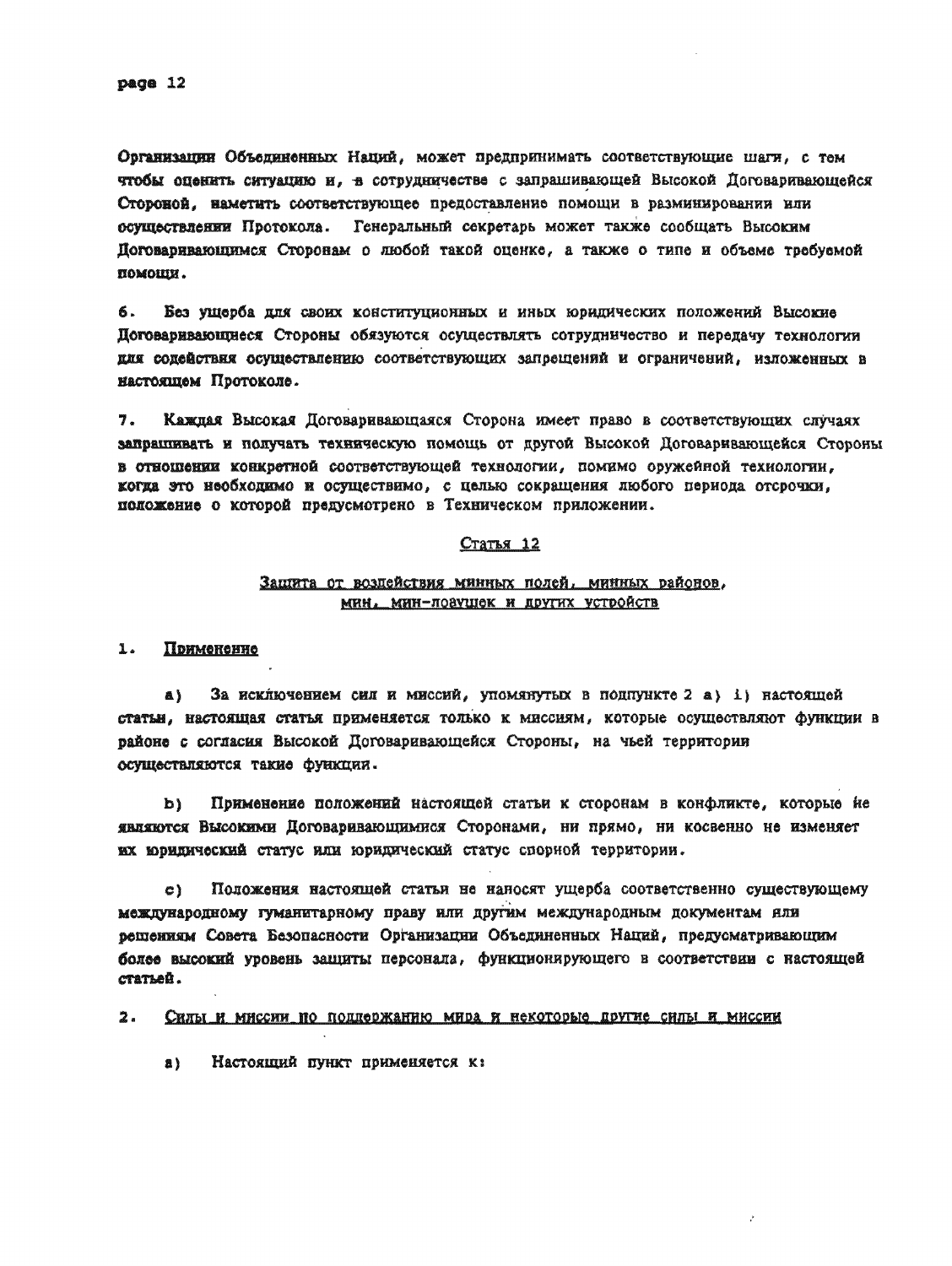- любым силам или миссиям Организации Объединенных Наций,  $\mathbf{1}$ осуществляющим функции по поддержанию мира, наблюдению или аналогичные функции в любом районе в соответствии с Уставом Организации Объединенных Наций; и
- любой миссии, учреждаемой согласно главе VIII Устава Организации 11) Объединенных Наций и осуществляющей свои функции в районе конфликта.

Каждая Высокая Договаривающаяся Сторона или сторона в конфликте, если об b) этом просит руководитель сил или миссии, к которым применяется настоящий пункт:

- насколько она в состоянии сделать это, принимает такие меры, какие  $\mathbf{1}$ необходимы для защиты сил или миссии от воздействия мин. мин-ловушек и других устройств в любом районе под ее контролем;
- если это необходимо для эффективной защиты такого персонала,  $11$ ликвидирует или обезвреживает, насколько она в состоянии сделать это, все мины, мины-ловушки и другие устройства в этом районе; и
- 111) информирует руководителя сил или миссии о расположении всех известных минных полей, минных районов, мин, мин-ловушек и других устройств в районе, в котором осуществляют свои функции силы или миссия, и, насколько это осуществимо, предоставляет руководителю сил или мисски всю имеющуюся в ее распоряжении информацию о таких минных полях, минных районах, минах, минах-ловушках и других устройствах.
- $3.$ Гуманитарные миссии и миссии по установлению фактов системы Организации Объединенных Наций

Настоящий пункт применяется к любой гуманитарной миссии или миссии по  $a)$ установлению фактов системы Организации Объединенных Наций.

b) Каждая Высокая Договаривающаяся Сторона или сторона в конфликте, если об этом просит руководитель миссии, к которой применяется настоящий пункт:

- 1) предоставляет персоналу миссии защиту, изложенную в подпункте 2 b) i) настоящей статьи; и
- если необходим доступ к любому месту или через любое место под ее  $11)$ контролем для осуществления функций миссии и в целях обеспечения персоналу миссии безопасного прохода к этому месту или через него: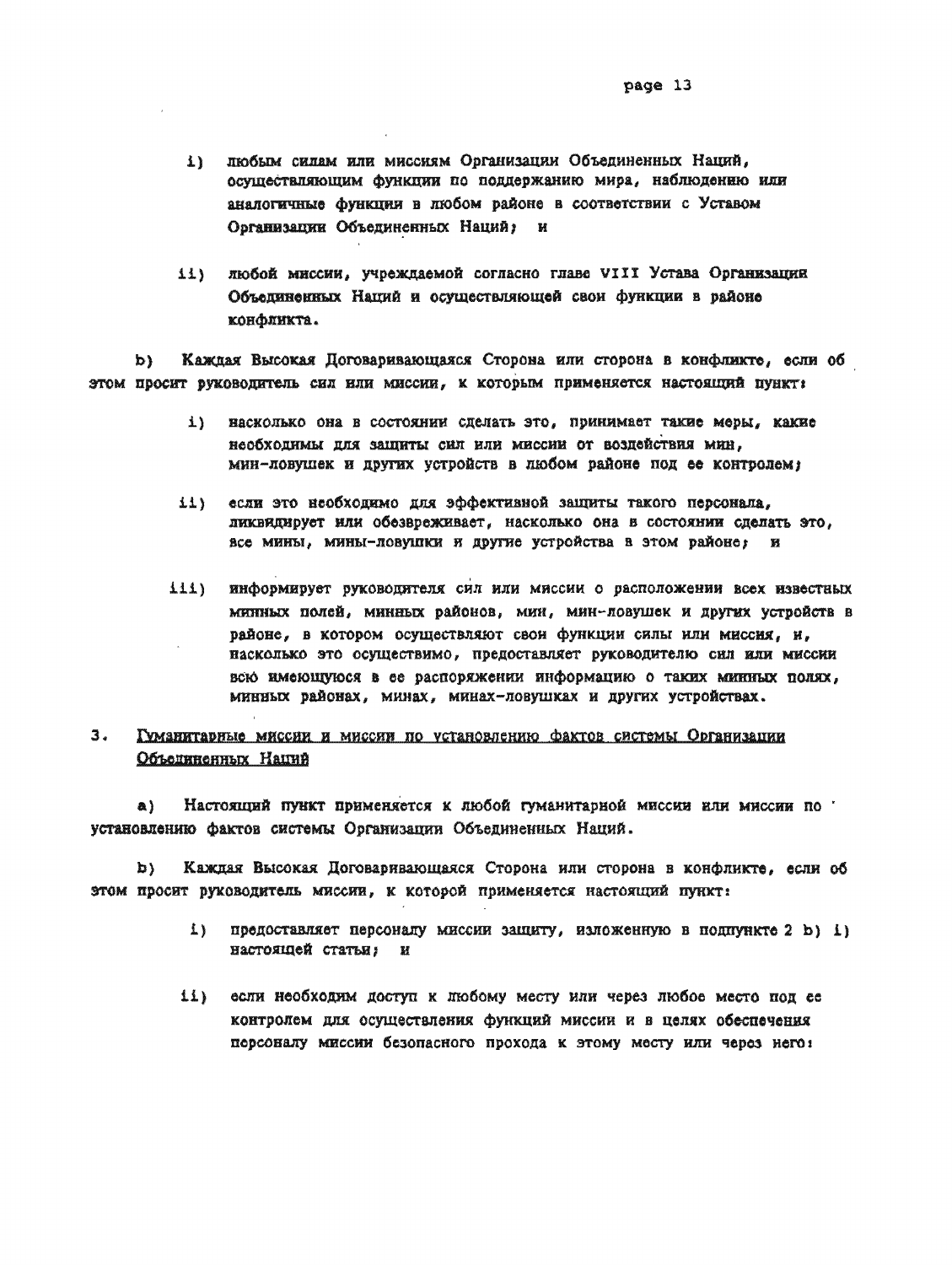аа) если этому не препятствуют происходящие военные действия. внформирует руководителя миссии о безопасном маршруте к этому месту при наличии такой информации: или

bb) если информация о безопасном маршруте не представлена в соответствии с подпунктом аа), проделывает, насколько это необходимо и осуществимо, проход в минных полях.

#### 4. Миссии Международного комитета Красного Креста

a) Настоящий пункт применяется к любой миссии Международного комитета Красного Креста, которая осуществляет функции с согласия принимающего государства или государств, как это предусмотрено Женевскими конвенциями от 12 августа 1949 года и. где это применимо, их Дополнительными протоколами.

b) Каждая Высокая Договаривающаяся Сторона или сторона в конфликте, если об Этом просит руководитель миссии, к которой применяется настоящий пункт:

- предоставляет персоналу миссии защиту, изложенную в подпункте 2 b) i) 主) настоящей статьи; и
- 11) принимает меры, изложенные в подпункте 3 b) ii) настоящей статьи.

#### $S<sub>1</sub>$ Пругие гуманитарные миссии и миссии по расследованию

**a**) В той мере, в какой к ним не применяются пункты 2, 3 и 4 настоящей статьи, настоящий пункт применяется к следующим миссиям, когда они осуществляют функции в районе конфликта или оказывают помощь жертвам конфликта:

- любой гуманитарной миссии национального общества Красного Креста или  $\mathbf{L}$ Красного Полумесяца или их Международной федерации;
- любой миссии беспристрастной гуманитарной организации, включая любую 11) беспристрастную гуманитарную миссию по разминированию;  $\mathbf{v}$
- любой миссии по расследованию, учреждаемой согласно положениям 111) Женевских конвенций от 12 августа 1949 года и, где это применимо, их Дополнительных протоколов.

b) Каждая Высокая Договаривающаяся Сторона или сторона в конфликте, если об этом просит руководитель миссии, к которой применяется настоящий пункт, насколько это осуществимо:

> предоставляет персоналу миссии защиту, изложенную в подпункте 2 b) i)  $\mathbf{1}$ настоящей статьи; и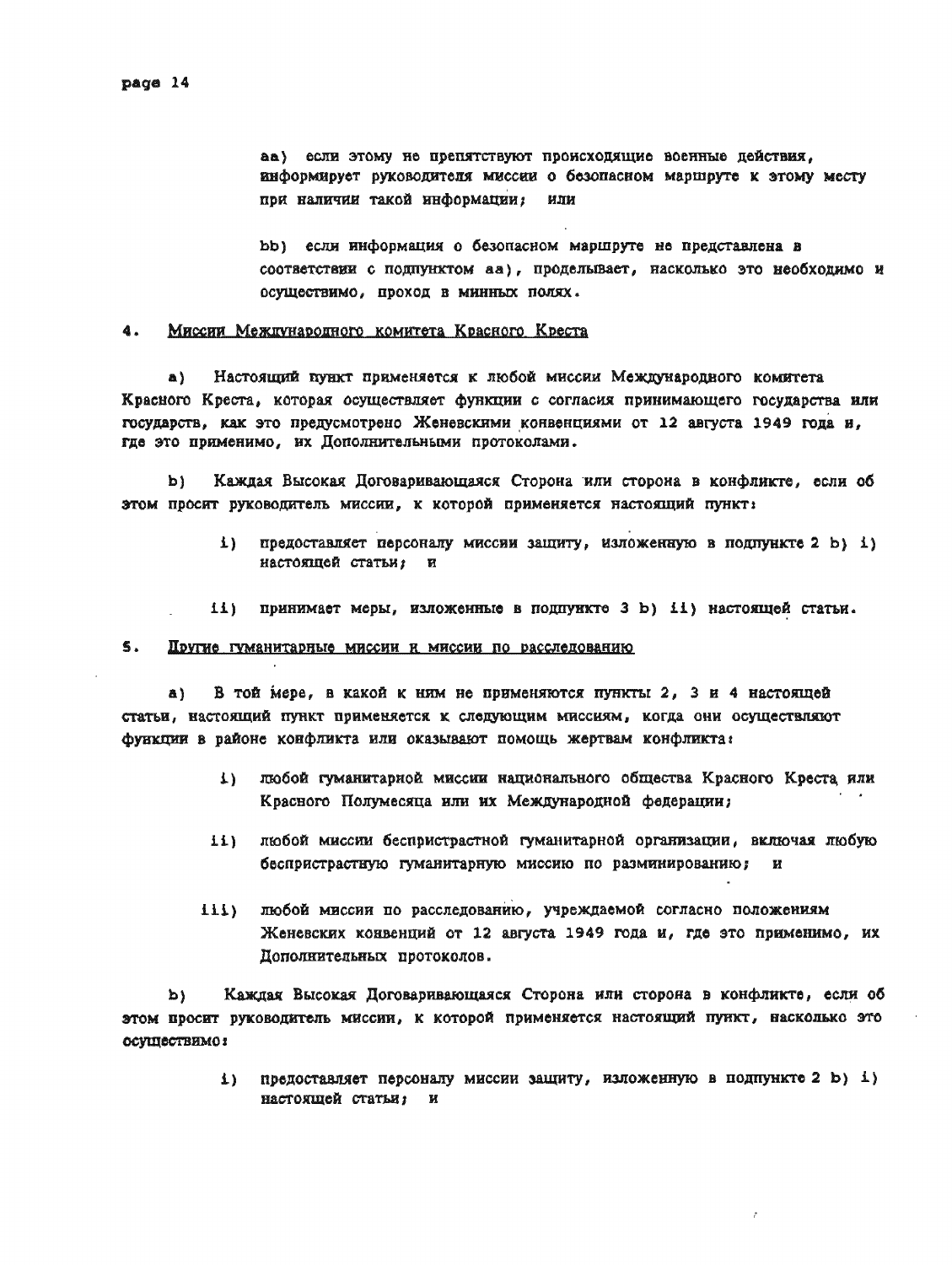11) принимает меры. изложенные в подпункте 3 b) ii) настоящей статьи.

#### б. Конфиленциальность

Вся информация, предоставляемая в конфиденциальном порядке согласно настоящей статье, рассматривается ее получателем как строго конфиденциальная и не разглашается за рамками соответствующих сил или миссии без ясно выраженного разрешения препоставившей эту информацию стороны.

#### 7. Уважение законов и предписаний

Без ущерба для привилегий и иммунитетов, какими он может пользоваться, или для требований в связи с его обязанностями, персонал, принимающий участие в силах или миссиях, упомянутых в настоящей статье:

 $a$ ) уважает законы и предписания принимающего государства; и

**b** воздерживается от любого действия или деятельности, несовместимых с беспристрастным и международным характером его обязанностей.

### Статья 13

# Консультации Высоких Поговаривающихся Сторон

 $\mathbf{1}$ . Высокие Договаривающиеся Стороны обязуются консультироваться и сотрудничать друг с другом по всем проблемам, касающимся действия настоящего Протокола. С этой целью ежегодно проводится конференция Высоких Поговаривающихся Сторон.

 $2.$ Участне в ежегодных конференциях определяется их согласованными Правилами процедуры.

 $\overline{3}$ . Работа конференции включает:

> **a**) обзор действия и статуса настоящего Протокола;

Ъ١ рассмотрение вопросов, вытекающих из докладов Высоких Договаривающихся Сторон согласно пункту 4 настоящей статьи;

C) подготовка конференций по рассмотрению действия Протокола; и

đì. рассмотрение вопросов, связанных с разработкой технологий для защиты гражданских лиц от неизбирательного воздействия мин.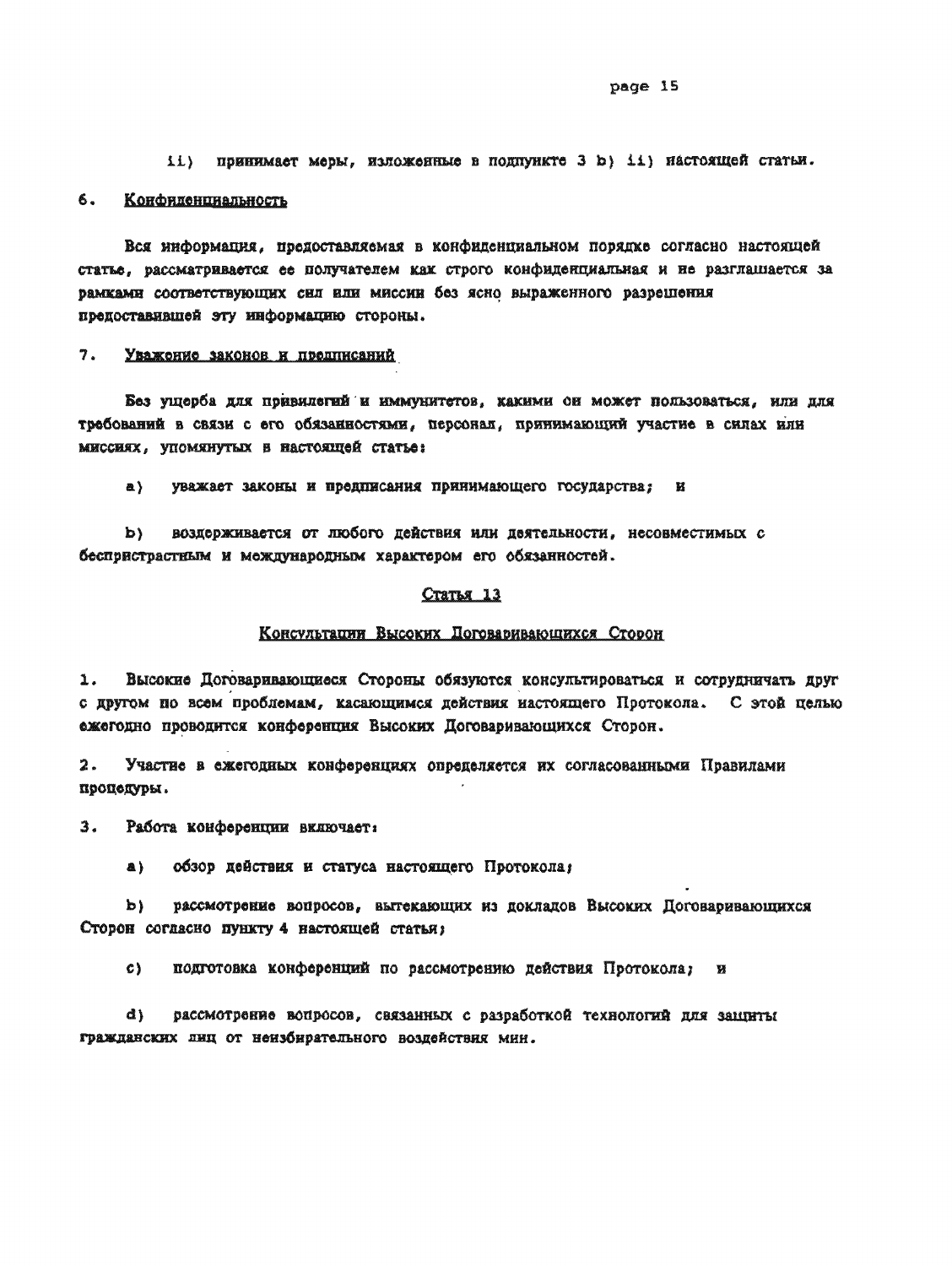4. Высокие Договаривающиеся Стороны представляют ежегодные доклады депозитарию. который распространяет их среди всех Высоких Договаривающихся Сторон заблаговременно до конференции, по любому из следующих вопросов:

распространение информации о настоящем Протоколе в своих вооруженных силах A۱ и среди гражданского населения;

программы разминирования и восстановления; b)

шаги, предпринятые для выполнения технических требований настоящего  $c \rightarrow$ Протокола, и пюбая другая соответствующая информация, имеющая к этому отношенне,

законодательство, имеющее отношение к настоящему Протоколу; d)

меры, принимаемые в отношении международного обмена технической  $\Theta$ информацией, международного сотрудничества в разминировании и технического сотрудничества и помощи; и

другие соответствующие вопросы.  $f$ )

Расходы конференции Высоких Договаривающихся Сторон покрываются Высокими 5. Договаривающимися Сторонами и государствами, не являющимися сторонами и участвующими в работе конференции, в соответствии с должным образом скорректированной шкалой взносов Организации Объединенных Наций.

# Статья 14

# Соблюдение

Каждая Высокая Договаривающаяся Сторона предпринимает все соответствующие  $\mathbf{1}$ . шаги, включая законодательные и иные меры, с целью предотвращения и пресечения нарушений настоящего Протокола лицами или на территории под ее юрисдикцией или контролем.

 $2.$ Меры, предусмотренные в пункте 1 настоящей статьи, включают соответствующие меры по обеспечению установления уголовных санкций для лиц, которые в связи с вооруженным конфликтом и вопреки положениям настоящего Протокола умышленно причиняют смерть или серьезные увечья гражданам, и по преданню таких лиц суду.

Каждая Высокая Договаривающаяся Сторона требует также, чтобы ее вооруженные 3. силы издали соответствующие военные инструкции и рабочие процедуры и чтобы личный состав вооруженных сил получал подготовку, соизмеримую с его обязанностями и ответственностью в связи с соблюдением положений настоящего Протокола.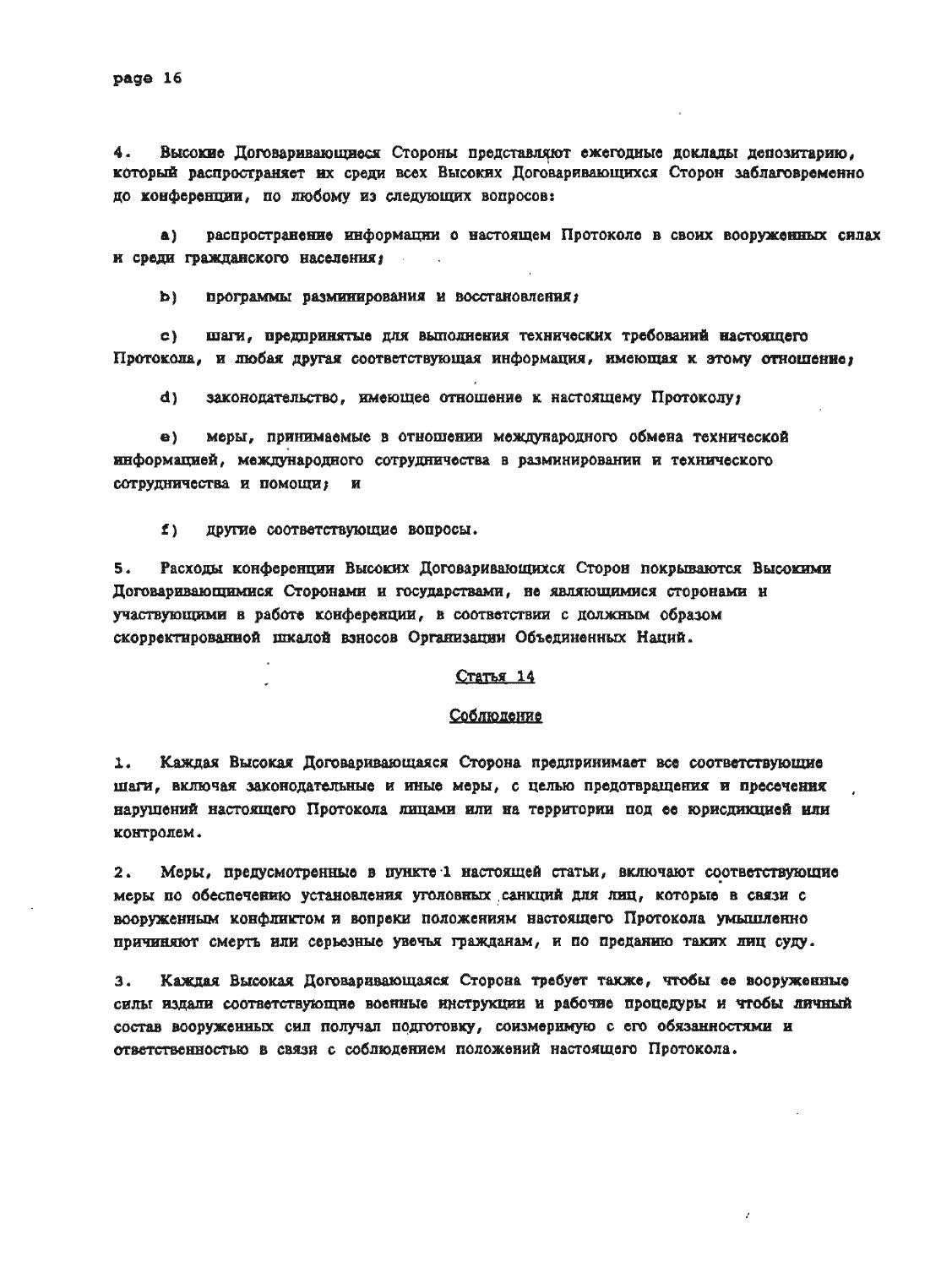$\Delta$ . Высокие Поговаривающиеся Стороны обязуются консультироваться и сотрудничать друг с другом на двусторонней основе, через Генерального секретаря Организации Объединенных Напий или посредством других соответствующих международных процедур с целью урегулирования любых проблем, которые могут возникать в связи с толкованием и применением положений настоящего Протокола.

# Техническое приложение

#### $\mathbf{1}$ **Регистрация**

Регистрания местоположения мин. не являющихся дистанционно  $\mathbf{A}$ устанавливаемыми минами, минных полей, минных районов, мин-ловушек и других устройств осуществляется в соответствии со следующими положениями:

- $\mathbf{1}$ местоположение минных полей. минных районов и районов применения мин-ловушек и других устройств точно указывается посредством привязки к координатам по крайней мере двух исходных точек и при помощи оцениваемых размеров района, в котором находится это оружие, по отношению к этим исходным точками
- $11$ карты, диаграммы или другие регистрационные документы составляются таким образом, чтобы указать местоположение минных полей, минных районов, районов применения мин-ловушек и других устройств по отношению к исходным точкам. и в этих регистрационных документах указываются также их периметры и протяженность; и
- для целей обнаружения и разминирования мин, мин-ловушек и других 111) устройств карты, диаграммы или другие регистрационные документы содержат полную информацию относительно типа, количества, способа установки, типа взрывателя и срока службы, даты и времени установки, элементов неизвлекаемости (если таковые используются) и другую соответствующую информацию обо всем этом установленном оружии. Всякий раз, когда это осуществимо, в регистрационном документе по минному полю показывается точное местоположение каждой мины, за исключением рядных минных полей, где достаточно указать местоположение ряда. Отдельно регистрируется точное местоположение и принцип действия каждой установленной мины-ловущки.

b) Ориентировочное местоположение района применения дистанционно устанавливаемых мин указывается посредством координат исходных точек (обычно угловых точек) и при ближайшей возможности уточняется, а когда это осуществимо, и маркируется на местности. Регистрируются также общее количество и тип установленных мин, дата и время установки и периоды самоуничтожения.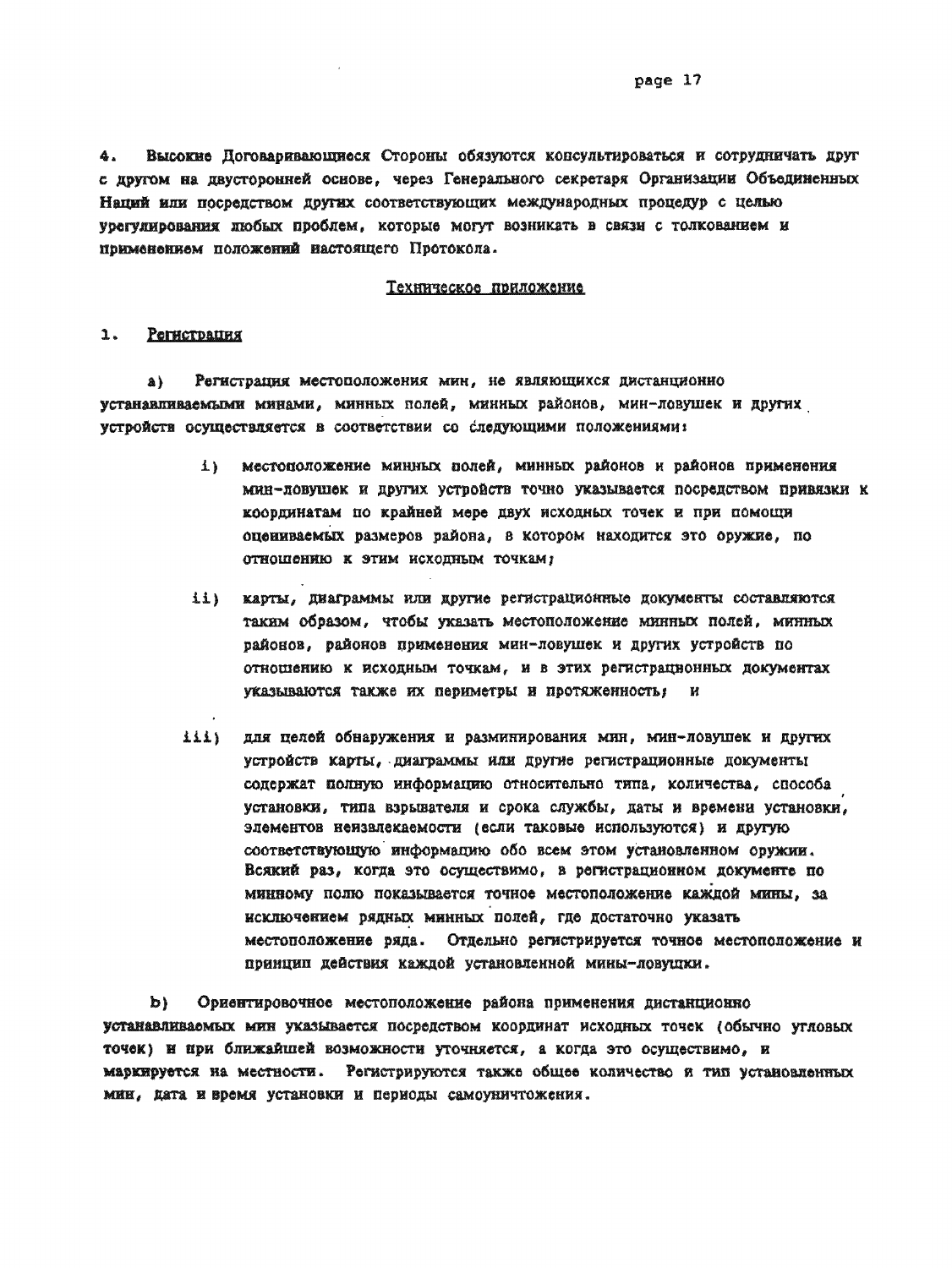Копии регистрационных документов хранятся на уровне командования, C) достаточном для того, чтобы, насколько это возможно, гарантировать их безопасность.

d) Запрещается применение мин, произведенных после вступления в силу настоящего Протокола, если они не имеют следующую маркировку на английском или соответствующем национальном языке или языках со следующей информацией:

- $\pm 1$ название страны происхождения:
- $11$ месяц и год производства: и
- $111$ серийный номер или номер партин.

Маркировка должна быть, насколько это возможно, заметной, разборчивой, долговечной и устойчивой к воздействию внешних условий.

#### $2.$ Спецификации по обнаруживаемости

Что касается противопехотных мин. произведенных после 1 января 1997 года. 2) то такие мины имеют в своей конструкции материал или устройство, которые дают возможность обнаружить мину при помощи общедоступных технических средств обнаружения мин и обеспечивают ответный сигнал, эквивалентный сигналу от 8 или более граммов железа в виде сплошной концентрированной массы.

b) Что касается противопехотных мин, произведенных до 1 января 1997 года, то такие мины имеют либо в своей конструкции, либо прикрепленные к ним до их установки таким образом, чтобы исключить их легкое извлечение, материал или устройство, которые дают возможность обнаружить мину при помощи общедоступных технических средств обнаружения мин и обеспечивают ответный сигнал, эквивалентный сигналу от 8 или более граммов железа в виде сплошной концентрированной массы.

В том случае, если Высокая Поговаривающаяся Сторона определит, что она не  $c<sub>1</sub>$ может незамедлительно обеспечить соблюдение подпункта b), она может заявить в момент уведомления о своем согласии быть связанной настоящим Протоколом, что она откладывает соблюдение подпункта b) на срок, который не должен превышать 9 лет со вступления в силу настоящего Протокола. В этот период, в той степени, в какой это возможно, она сводит к минимуму применение противопехотных мин, которые не удовлетворяют таким требованиям.

#### $3.$ Спецификации по самоуничтожению и самодеактивации

**A** } Все дистанционно устанавливаемые противопехотные мины проектируются и конструируются таким образом, чтобы в течение 30 дней после установки несрабатывание механизма самоуничтожения происходило не более чем у 10% активированных мин, и каждая мина имеет резервный элемент самодеактивации, спроектированный и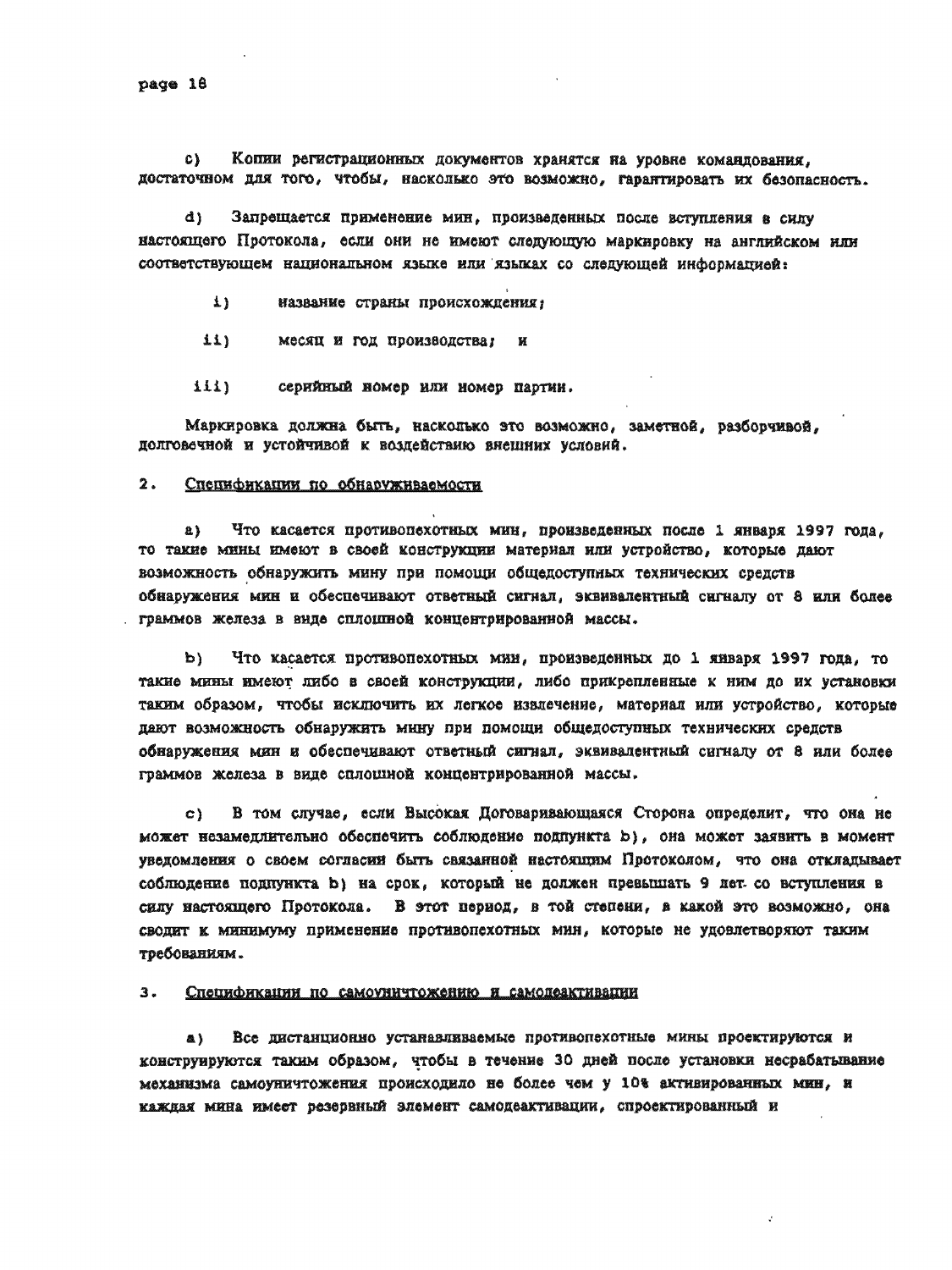сконструированный таким образом, чтобы в комбинации с механизмом самоуничтожения через 120 дней после установки функционировала как мина не более чем одна на одну тысячу активированных мин.

Все недистанционно устанавливаемые противопехотные мины, применяемые вне p) промаркированных районов, как это определено в статье 5 настоящего Протокола, должны отвечать требованиям по самоуничтожению и самодеактивации, изложенным в подпункте а).

В том случае, если Высокая Договаривающаяся Сторона определит, что она не C) может незамедлительно обеспечить соблюдение подпунктов а) и/или b), она может заявить в момент уведомления о своем согласии быть связанной настоящим Протоколом, что в отношении мин, произведенных до вступления в силу настоящего Протокола, она откладывает соблюдение подпунктов а) и/или b) на срок, который не должен превышать 9 лет со вступления в силу настоящего Протокола.

В этот период отсрочки Высокая Договаривающаяся Сторона:

- $\downarrow$  ) обязуется свести к минимуму, насколько это осуществимо, применение противопехотных мин, которые не удовлетворяют таким требованиям; и
- $11$ в отношении дистанционно устанавливаемых противопехотных мин соблюдает либо требования по самоуничтожению. либо требования по самодеактивации, а в отношении иных противопехотных мин соблюдает по крайней мере требования по самодеактивации.

#### 4. Международные знаки для обозначения минных полей и минных районов

Для обеспечения видимости и узнаваемости гражданским населением, при обозначении минных полей и минных районов используются нижеописанные знаки, аналогичные прилагаемому образцу:

a) размер и форма: треугольник или квадрат размером не менее 28 см (11 дюймов) на 20 см (7,9 дюйма) для треугольника и со сторонами не менее 15 см (6 дюймов) для квадрата;

b) цвет: красный или оранжевый с желтой светоотражающей каймой;

символ: символ, приведенный в качестве иллюстрации в приложении, или C) альтернативный символ, легко узнаваемый в том районе, где будет установлен такой знак для обозначения опасной зоны;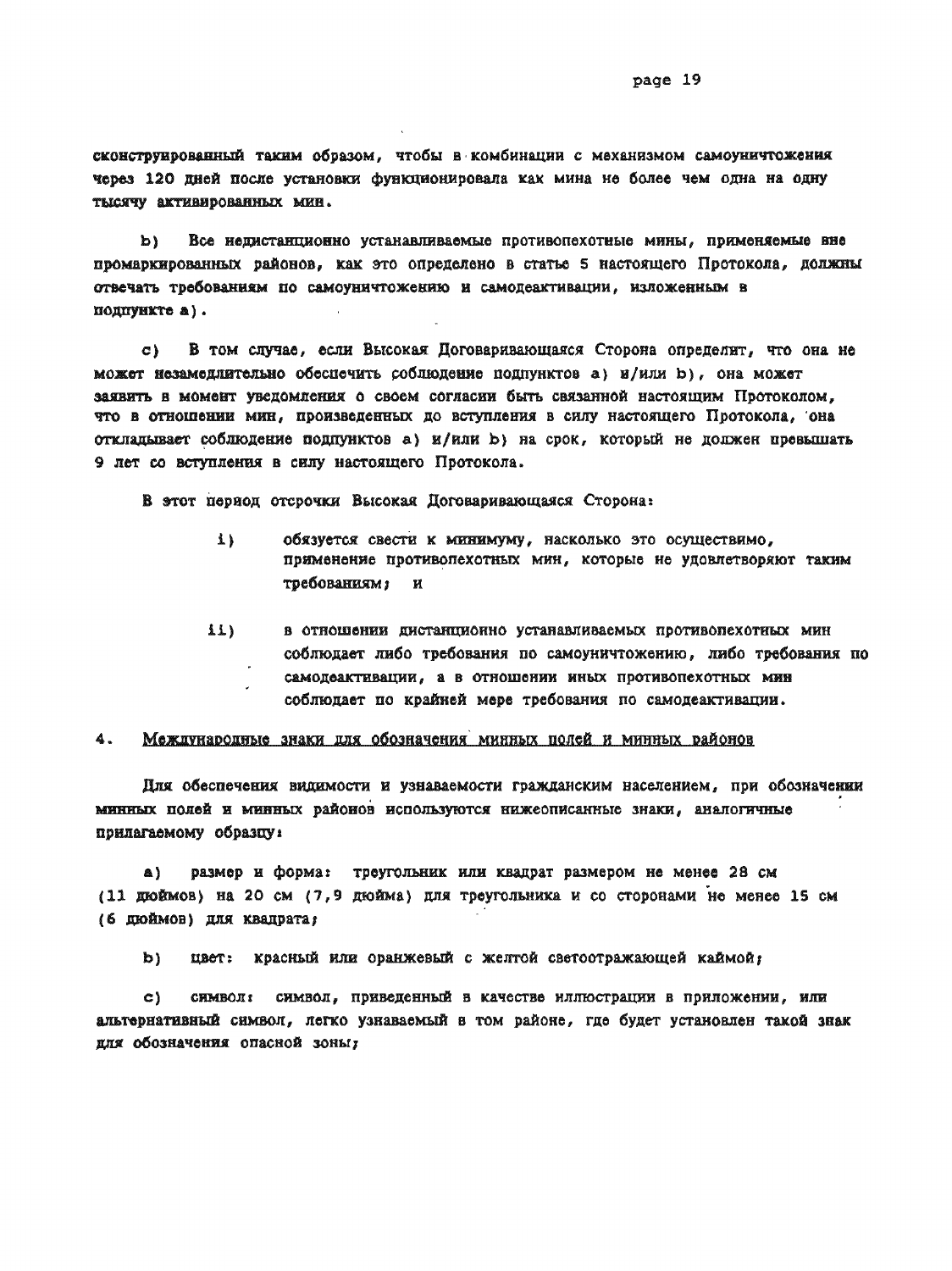page 20

d) язык: на знаке допжно содержаться слово "мины" на одном из шести официальных языков Конвенции (английский, арабский, испанский, китайский, русский и французский) и на языке или языках, распространенном (распространенных) в данном  $\mathbf{r}$ районе; и

•) распределение: знаки должны устанавливаться вокруг минного поля или минного района на расстоянии, достаточном для того, чтобы гражданское лицо, приближающееся к району, могло видеть их из любой точки.

 $\sim$   $\mu$  .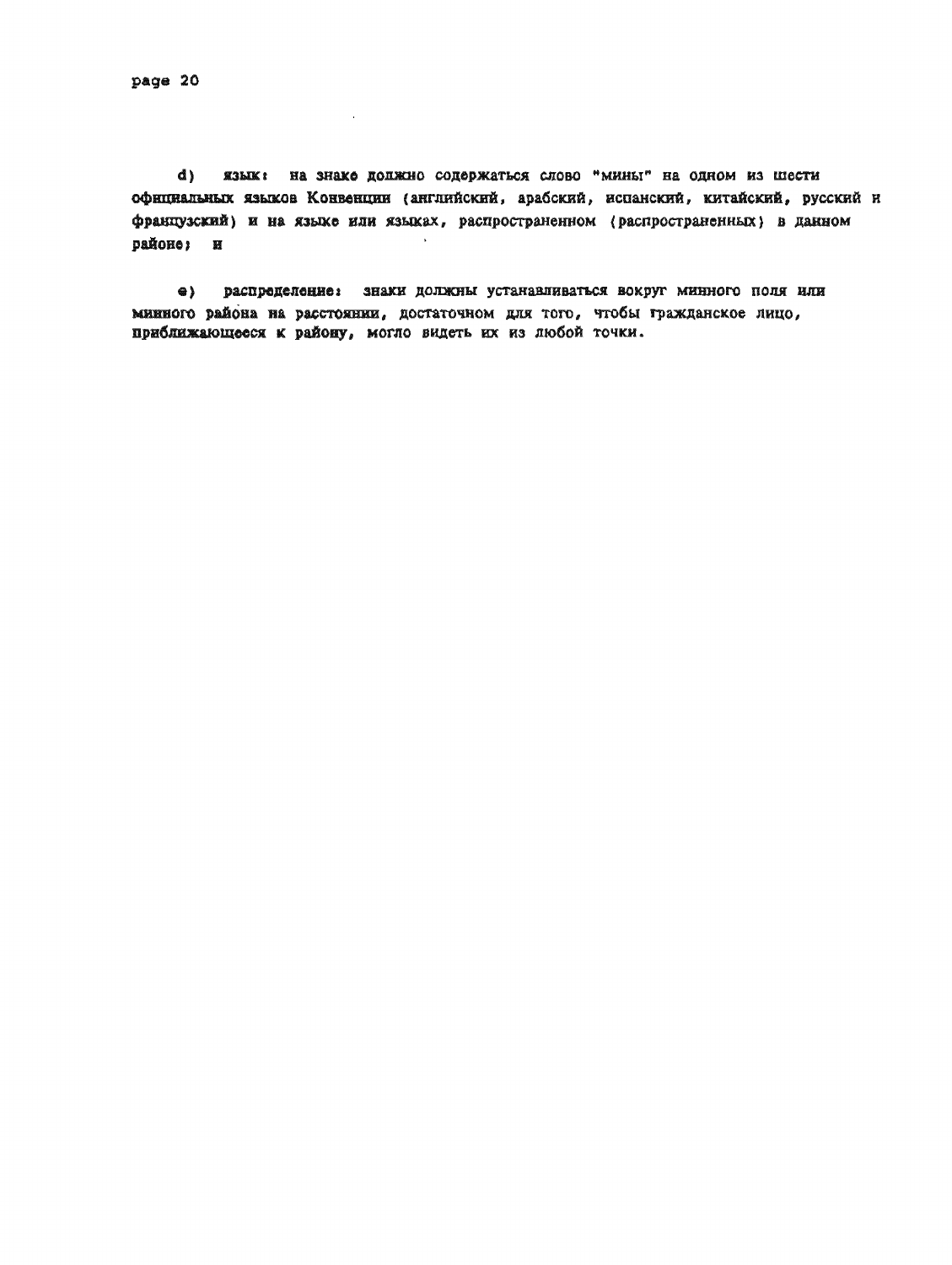ПРИЛОЖЕНИЕ



ź